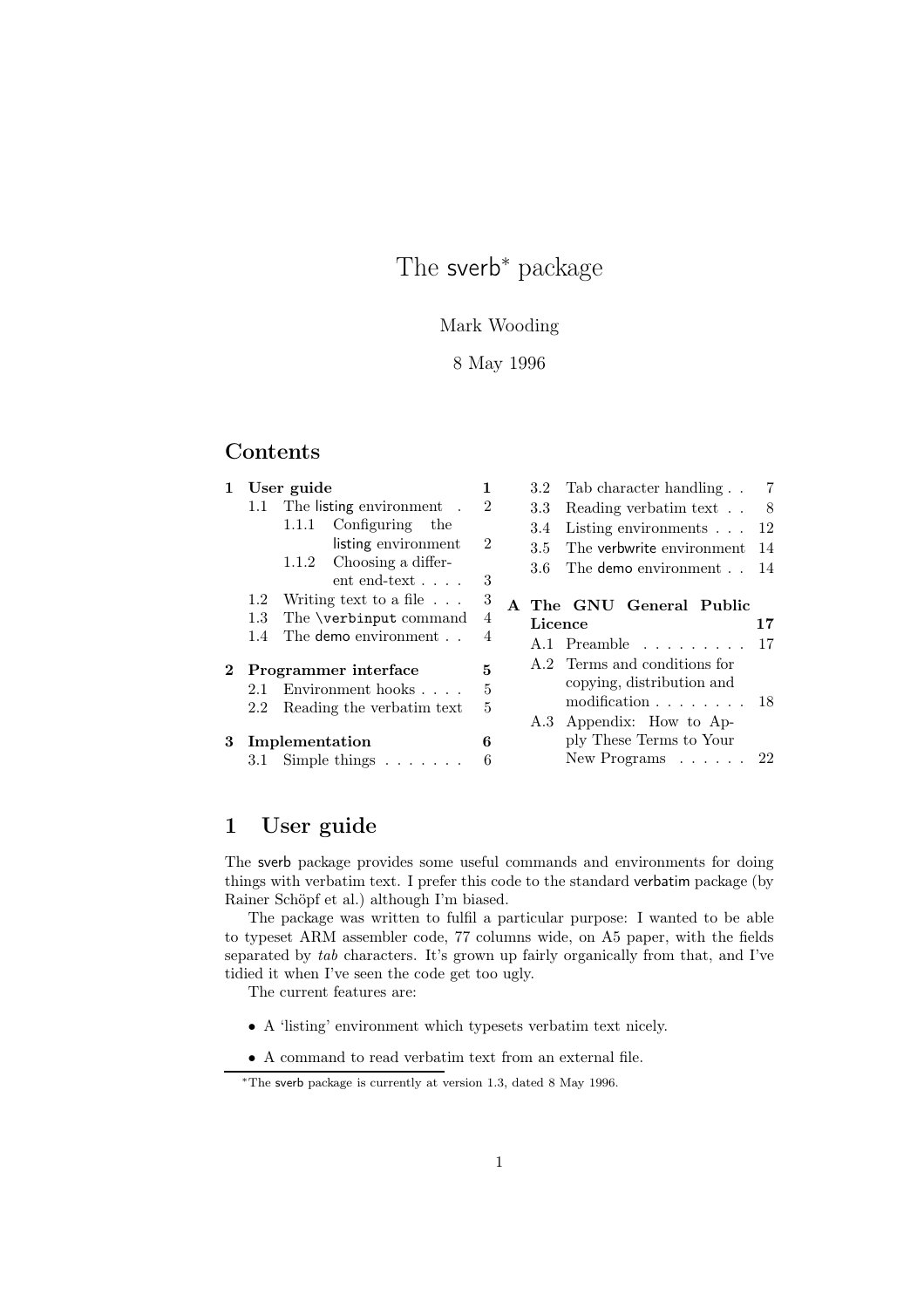- Support for arbitrary-sized chunks of text without overflowing T<sub>E</sub>X's memory.
- Support for *tab* characters in the verbatim text.
- An environment for typesetting demonstrations of LAT<sub>EX</sub> markup.
- It all works correctly with the doc system for documenting LAT<sub>EX</sub> packages.
- A fairly hairy but quite powerful programmer interface to the yukky bits of the package.

The interface is described in its own section, so that more timid readers can avoid it. That said, some of the stuff in this section gets rather technical.

Note that this package doesn't even try to do anything with short bits of verbatim text (as handled by the \verb:...: command). I have a separate package (syntax) which does all sorts of horrible things along those lines.

## 1.1 The listing environment

listing The main method for typesetting verbatim text is the listing environment. This works pretty much the same as the standard verbatim environment, with some exceptions, which are described below.

> So that you know exactly what you're getting, here are the rules by which sverb decides what the verbatim text actually is:

- If there's any text, other than spaces, on the same line as the '\begin{listing}', then the contents of the environment begins immediately after the closing brace (with all leading spaces preserved). Otherwise, the text begins on the following line.
- If there is any text, other than spaces, before the '\end{listing}', but on the same line, this is considered to be the last line of the text; otherwise the text is presumed to have ended at the end of the previous line.
- Any text following the \end{listing} on the same line is thrown away. There are good reasons for this, but they're technical. Essentially there's nothing I can do about it.

Tab characters are supported within the environment: tab stops are set every eighth column, although this can be modified.

#### 1.1.1 Configuring the listing environment

The text size used in the listing environment is set by the \listingsize command. By default, this is set to \small, although you can redefine it in the document preamble, or it can be set in the document class.

The amount by which the listing text is indented is controlled by the \listingindent length parameter. This is a fixed length, whose default value is 1 em.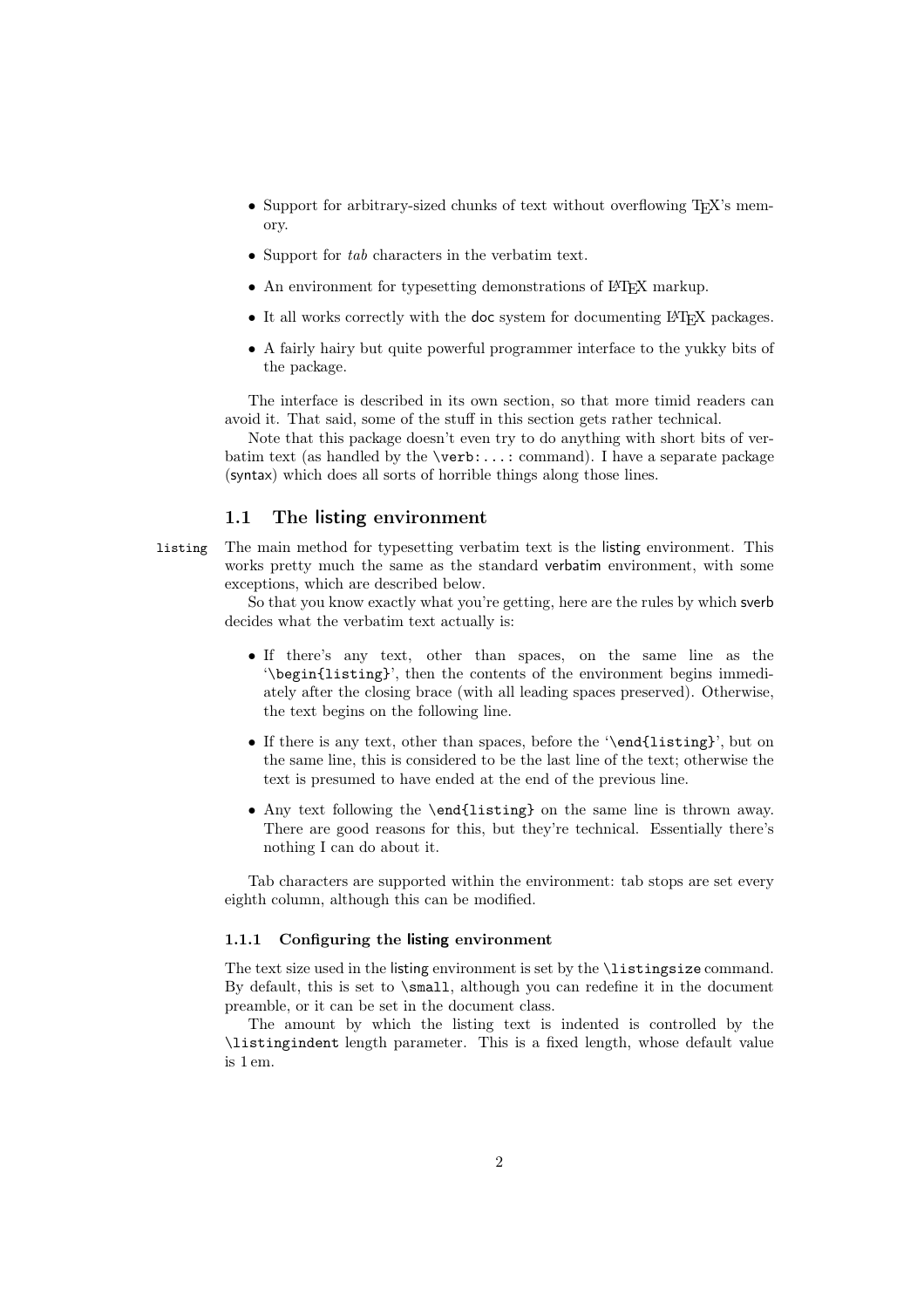- The listing environment . . . in the following code: init MOV RO,#200 ;Version 2.00 please LDR R1,=&4B534154 ;Magic number ('TASK') ADR R2, appName ; Find application name<br>SWI Wimp\_Initialise ; Register as a WIMP ta Wimp\_Initialise ; Register as a WIMP task

The next step is to ...

\dots in the following code:

```
\begin{listing}
init MOV RO,#200 ;Version 2.00 please
             LDR R1,=&4B534154 ;Magic number ('TASK')
             ADR R2, appName ; Find application name
             SWI Wimp_Initialise ;Register as a WIMP task
\end{listing}
The next step is to \dots
```
1.1.2 Choosing a different end-text

listing\* The listing environment is terminated by the exact character sequence '\end{listing}'. This isn't too much of a problem, unless you want to include this string in the text. This is achieved by the listing∗ environment, which allows you to specify the end-text to find as an argument.

For example:

| The listing * environment                                      |                                                                                                                                                          |  |  |
|----------------------------------------------------------------|----------------------------------------------------------------------------------------------------------------------------------------------------------|--|--|
| Type a listing as follows:                                     | Type a listing as follows:                                                                                                                               |  |  |
| \begin{listing}<br>This is a listing.<br>Yes.<br>\end{listing} | \begin{listing*}{ <end-listing*>}<br/>\begin{listing}<br/>This is a listing.<br/>Yes.<br/>\end{listing}<br/><end-listing*></end-listing*></end-listing*> |  |  |

Don't include 'special' characters in your chosen end-text unless you know what you're doing.

# 1.2 Writing text to a file

verbwrite You can write verbatim text to a file using the verbwrite environment. The syntax is fairly straightforward:

\begin{verbwrite}{*file-name*} ... \end{verbwrite}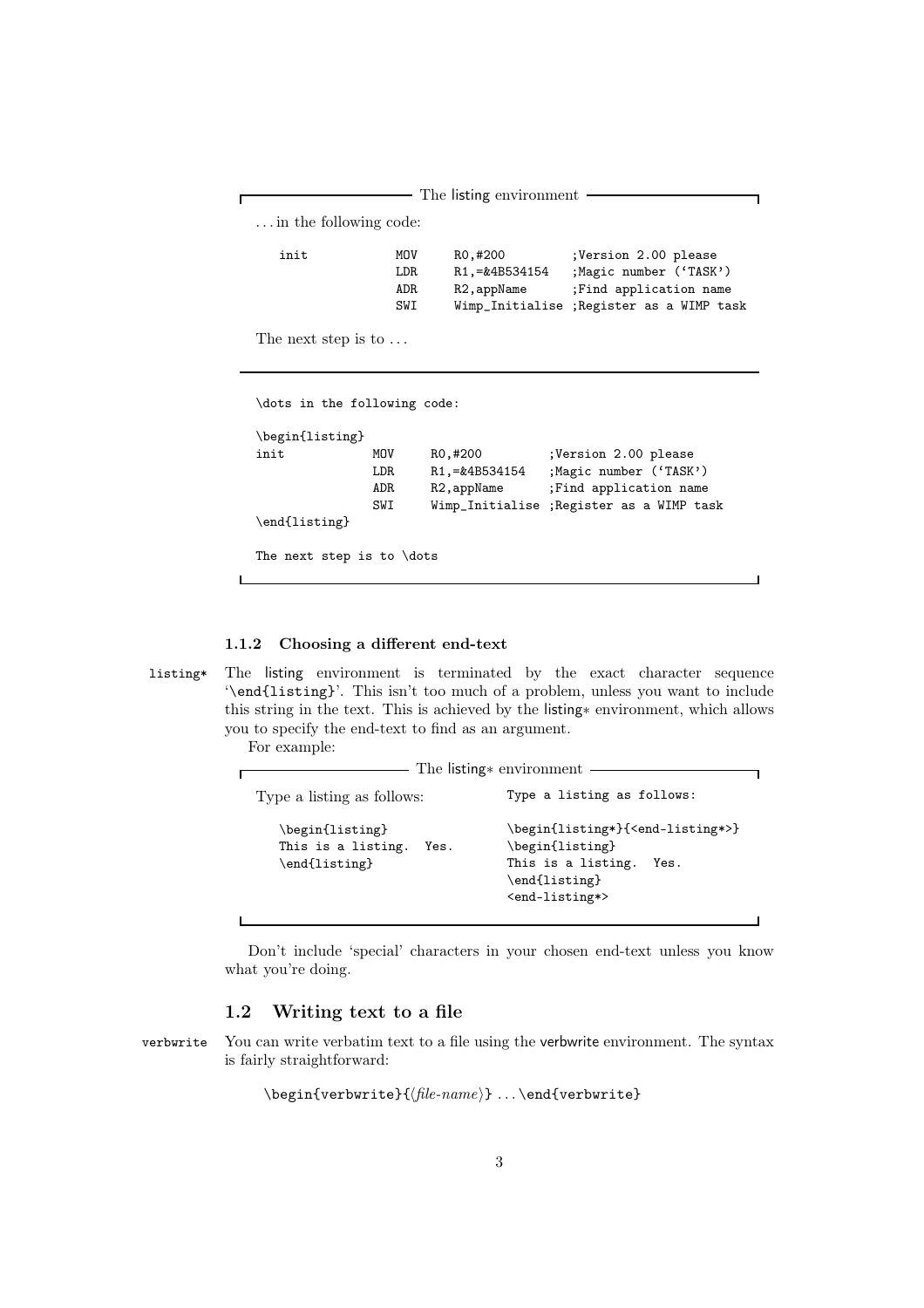The text of the environment is written to the named file. The rules about where the text actually starts and ends are the same as for the listing environment.

There is also a ∗-variant, like listing∗, which allows you to choose the end-text. The end-text is the first argument, the filename comes second.

There is a restriction on the characters you can write to the file: they must all be considered 'printable' by TEX; otherwise they will be read back in as '^^*{chars*}' which isn't too good. Unfortunately, this includes tab characters, so you can't write them. $<sup>1</sup>$ </sup>

For example:

\begin{verbwrite}{wrdemo.tmp} This is some text written to a file near the beginning of the file. \end{verbwrite}

#### 1.3 The \verbinput command

Г

\verbinput You can input a pre-prepared text file exactly as it is in the input using the \verbinput command. The filename is given as an argument. For example:

- The \verbinput command

```
This is some text written to
a file near the beginning of
the file.
                                \verbinput{wrdemo.tmp}
```
# 1.4 The demo environment

Package authors need to document their packages, and it's common to want to display examples showing the original text and the output side-by-side (or, when space doesn't permit this, one above the other). Both the L<sup>AT</sup>FX book and *The LATEX Companion* contain such examples.

The demo environment allows such displays to be created easily. The syntax of the environment is as follows:

\begin{demo}[*shape*]{*title*} ... \end{demo}

The optional  $\langle shape \rangle$  argument can be either 'w' (wide), or 'n' (narrow). A 'wide' shape places the input and output one above the other, while the 'narrow' shape puts them side-by-side. The default shape is 'narrow'. An attractive border is drawn around the display to finish it off nicely.

An example:

<sup>&</sup>lt;sup>1</sup>Well, not without doing serious surgery on T<sub>E</sub>X itself, anyway.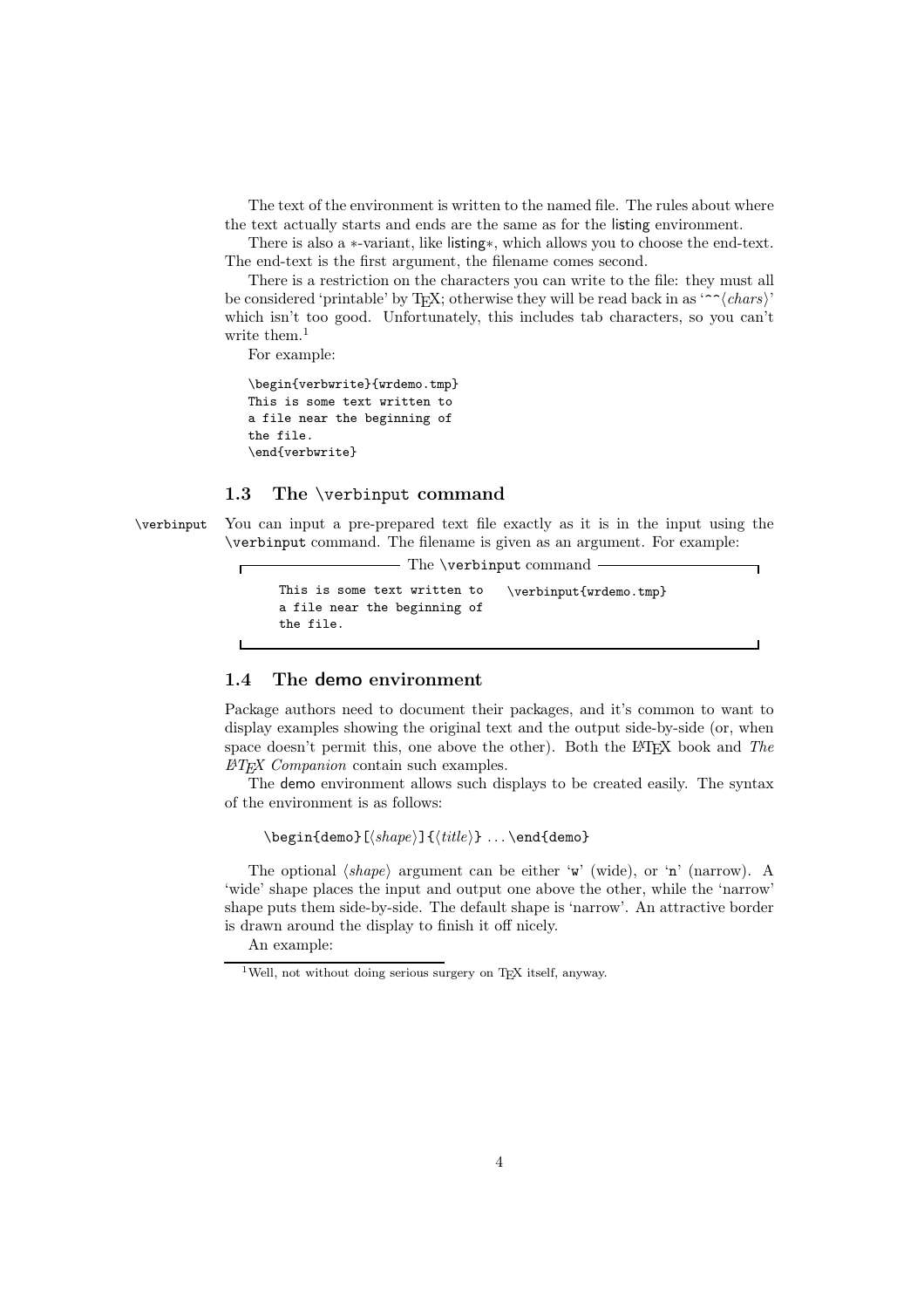The demo environment\nFrom the 
$$
T_{E}\X
$$
book\n
$$
\sum_{p \text{ prime}} f(p) = \int_{t>1} f(t) \, d\pi(t) \qquad \qquad \text{if (p) = \int_{t>1} f(t) \cdot \int_{t>1} f(t) \cdot \int_{\mathbf{m}} d\pi(t) \cdot \int_{\mathbf{m}} d\pi(t) \cdot \int_{\mathbf{m}} d\pi(t) \cdot \int_{\mathbf{m}} d\pi(t) \cdot \int_{\mathbf{m}} d\pi(t) \cdot \int_{\mathbf{m}} d\pi(t) \cdot \int_{\mathbf{m}} d\pi(t) \cdot \int_{\mathbf{m}} d\pi(t) \cdot \int_{\mathbf{m}} d\pi(t) \cdot \int_{\mathbf{m}} d\pi(t) \cdot \int_{\mathbf{m}} d\pi(t) \cdot \int_{\mathbf{m}} d\pi(t) \cdot \int_{\mathbf{m}} d\pi(t) \cdot \int_{\mathbf{m}} d\pi(t) \cdot \int_{\mathbf{m}} d\pi(t) \cdot \int_{\mathbf{m}} d\pi(t) \cdot \int_{\mathbf{m}} d\pi(t) \cdot \int_{\mathbf{m}} d\pi(t) \cdot \int_{\mathbf{m}} d\pi(t) \cdot \int_{\mathbf{m}} d\pi(t) \cdot \int_{\mathbf{m}} d\pi(t) \cdot \int_{\mathbf{m}} d\pi(t) \cdot \int_{\mathbf{m}} d\pi(t) \cdot \int_{\mathbf{m}} d\pi(t) \cdot \int_{\mathbf{m}} d\pi(t) \cdot \int_{\mathbf{m}} d\pi(t) \cdot \int_{\mathbf{m}} d\pi(t) \cdot \int_{\mathbf{m}} d\pi(t) \cdot \int_{\mathbf{m}} d\pi(t) \cdot \int_{\mathbf{m}} d\pi(t) \cdot \int_{\mathbf{m}} d\pi(t) \cdot \int_{\mathbf{m}} d\pi(t) \cdot \int_{\mathbf{m}} d\pi(t) \cdot \int_{\mathbf{m}} d\pi(t) \cdot \int_{\mathbf{m}} d\pi(t) \cdot \int_{\mathbf{m}} d\pi(t) \cdot \int_{\mathbf{m}} d\pi(t) \cdot \int_{\mathbf{m}} d\pi(t) \cdot \int_{\mathbf{m}} d\pi(t) \cdot \int_{\mathbf{m}} d\pi(t) \cdot \int_{\mathbf{m}} d\pi(t) \cdot \int_{\mathbf{m}} d\
$$

```
\begin{demo}{From the \textit{\TeX book}}
\[ \sum_{p\;\rm prime}
   f(p) = \int_{t>1}f(t)\backslash, {\rm d}\pi(t) \]
\end{demo}
```
 $\mathbf{I}$ 

demo\* As with the other environments created by this package, there's a ∗-variant which takes the end-text as an argument.

# 2 Programmer interface

This section describes the publicly available routines provided by the sverb package. Routines not described here are libable to be changed or even removed without warning, so don't use them.

# 2.1 Environment hooks

Each of the environments created here works in the same way. For each environment foo, there's a main command responsible for doing the work, called \sv@foo. This is given all the arguments of the normal environment, and two more:

- The 'end-text' to search for, which marks the end of the environment.
- Some actions to perform after the text has been read and processed. This allows the calling macro to do some extra actions, like closing boxes, etc.

All the environments do is call the main command with appropriate arguments.

### 2.2 Reading the verbatim text

\sv@read The main scanning routine is \sv@read. It is called with three arguments:

- The end-text marking the end of the environment.
- The name of a macro (which must be a single token) which is called with a line of text as its single argument. This is given each line of text which is read from the environment in turn.
- A macro, or other sort of action, which is to be done when the text has been read and processed.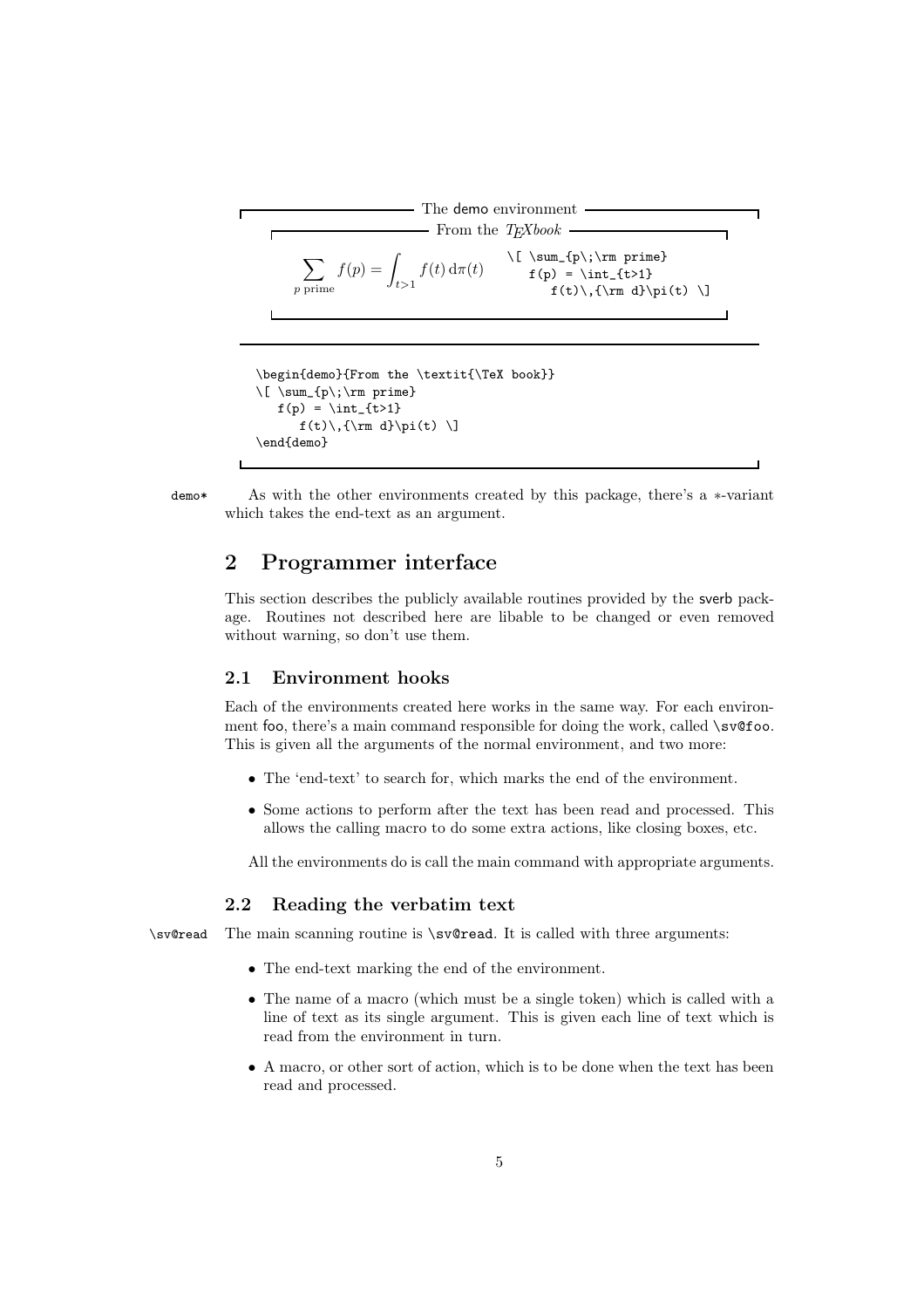The macro \sv@read assumes that the caller has already made some provision for removing the category codes of the following text, by either calling \@verbatim or using the construction

\let\do=\@makeother \dospecials

\sv@safespc Note that any space characters you read using \sv@read will be catcoded as \active. Normally this is OK because \obeyspaces (or \@vobeyspaces) will be in effect. If you're doing something more exotic, like writing text to a file or building a command string, you can call \sv@safespc which defines the activespace character to be a normal whitespace-space when expanded.

# 3 Implementation

This section defines several macros and environments which allow verbatim typing, with a high degree of configurability. OK, so this sort of thing's been done so often before that it isn't true, but I don't really care.

 $1 \langle * \text{package} \rangle$ 

#### 3.1 Simple things

To help us build funny macros which involve strange and different category codes, I'll write some simple macros which I can use while building my complicated and clever ones.

\@cspecials This macro is used to assist the definition of some of the environments. It makes  $\forall$ , '{' and '}' into 'other' characters, and replaces them with '|', ' $\leq$ ' and '>' respectively. Note that '[' and ']' aren't used, because they make defining commands which take optional arguments awkward. Note that we open a group here. This should be closed using |endgroup at the end of the special section.

```
2 \def\@cspecials{%
3 \begingroup%
4 \catcode'|0%
5 \catcode'<1%
6 \ \ \ \ \ \ \ \ \7 \catcode\{12\}8 \catcode'\}12%
9 \catcode\sqrt{12\%}10 }
```
\sv@startlisting This macro sets everything up nicely for a listing-type verbatim environment.

11 \def\sv@startlisting{%

- 12 \def\par{\@@par\penalty\interlinepenalty}%
- 13 \@@par%
- 14 \leftskip\@totalleftmargin%
- 15 \obeylines%
- 16 \@noligs%
- 17 \let\do\@makeother\dospecials%
- 18 \verbatim@font%
- 19 \frenchspacing%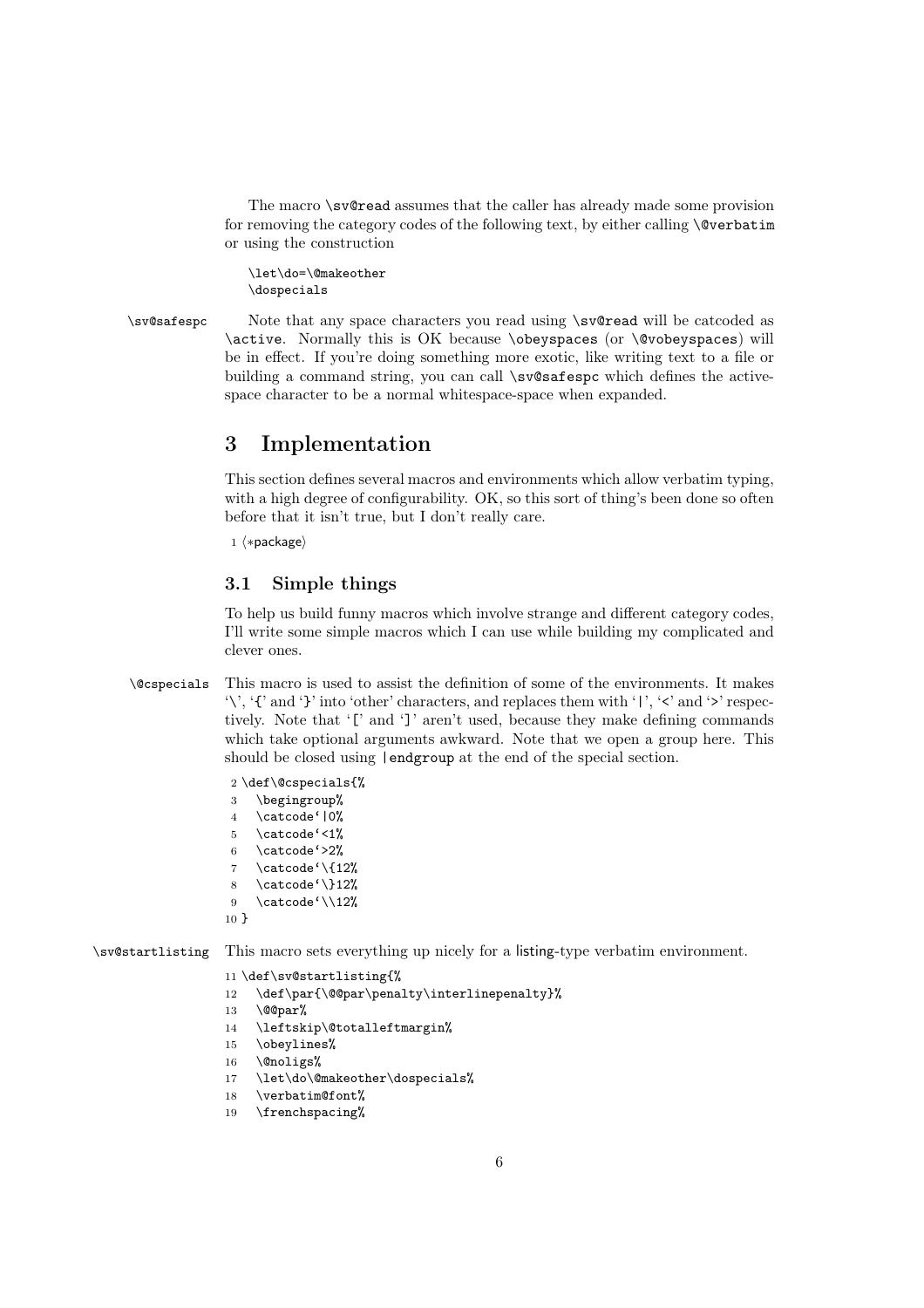```
20 \@vobeyspaces%
21 \settabwidth%
22 \catcode9\active%
23 \lccode'\~9\lowercase{\let~\sv@vtab}%
24 \lccode'\~13\lowercase{\let~\vinput@cr}%
25 \interlinepenalty500%
26 }
```
### 3.2 Tab character handling

One of the things we want to do here is handle tab characters properly. (Here, 'properly' means 'moving to the next column which is a multiple of eight', the way these things were always meant to.)

\settabwidth The tabs used by our tabbed verbatim environments are set up by this routine. It sets the tab width parameter  $\s$ tvtab to 8 times the width of a  $\tt \t$  space. If you really want, you can redefine this macro.

#### 27 \newdimen\svtab 28 \def\settabwidth{\setbox\z@\hbox{\texttt{\space}}\svtab8\wd\z@}

\sv@vtab Here we handle tabs inside verbatim environments. We expect each line to be typeset as a box, using something like

```
\setbox0\hbox{#1}
\leavevmode
\hbar x0\par
```
The idea is that you make tab active, and set it to this macro. We stop the current box, stretch it to the right width, and start another one straight after, so nobody know the difference. The code here is straight from Appendix D of *The TEXbook*.

29 \def\sv@vtab{%

- 30 \hfill\egroup%
- 31 \@tempdima\wd\z@%
- 32 \divide\@tempdima\svtab%
- 33 \multiply\@tempdima\svtab%
- 34 \advance\@tempdima\svtab%
- 35 \wd\z@\@tempdima%
- 36 \leavevmode\box\z@%
- 37 \setbox\z@\hbox\bgroup%
- 38 }

#### \verbinput We allow input from a file, by the \verbinput command. We display the text pretty much the same as the listing environment below.

We set tab and return active, and get them to do appropriate things. This isn't actually all that hard.

39 \def\verbinput#1{%

- 40 \begin{listinglist}%
- 41 \listingsize%
- 42 \sv@startlisting%
- 43 \setbox\z@\hbox\bgroup%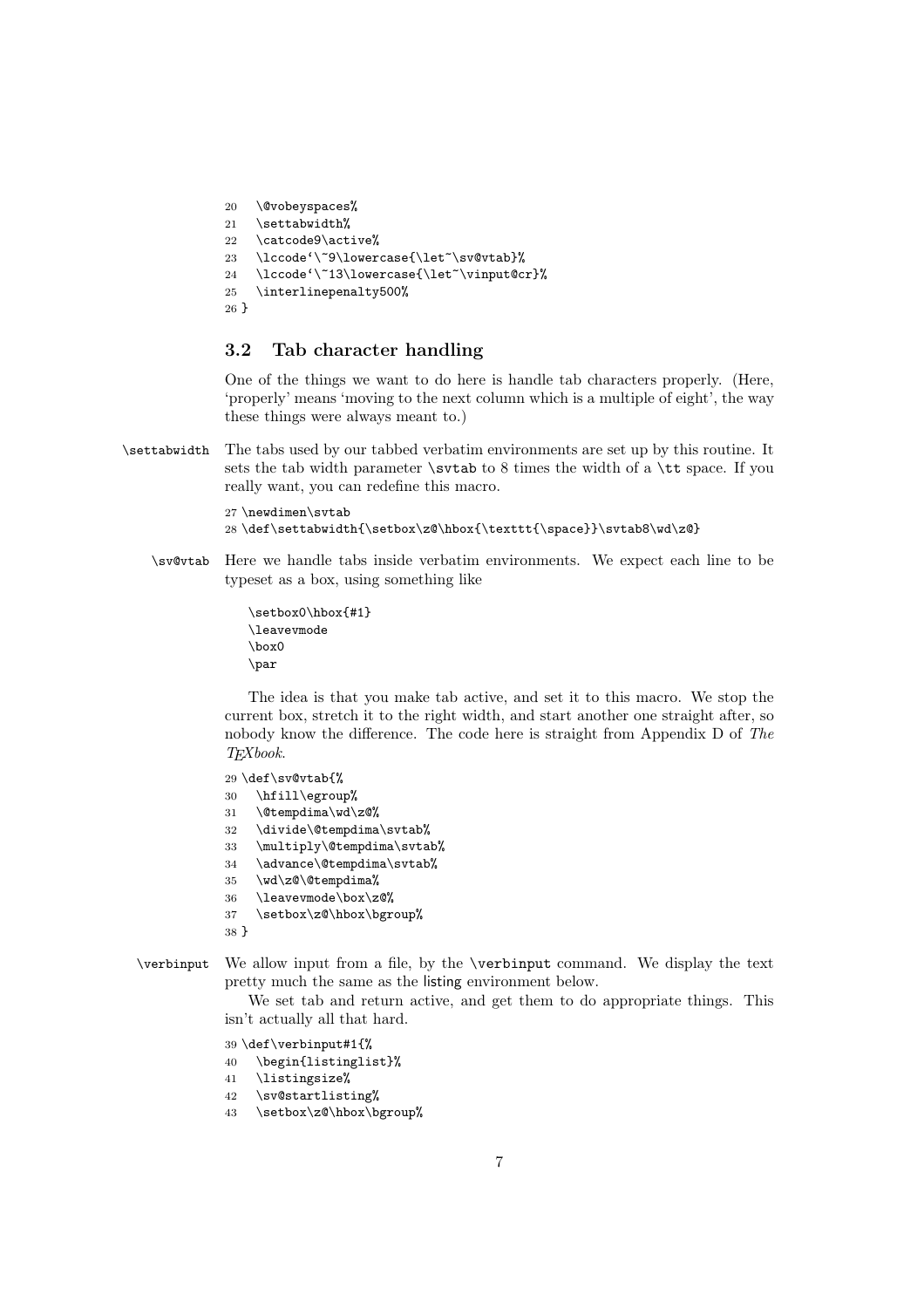```
44 \input{#1}%
45 \sv@stripspc%
46 \egroup%
47 \ifdim\wd\z@=\z@%
48 \ifhmode\par\fi%
49 \else%
50 \leavevmode\box\z@\par%
51 \quad \text{If } i%
52 \end{listinglist}%
53 }
```
\vinput@cr This macro handles return characters while inputting text in \verbinput. We just output our current box, and start another.

```
54 \def\vinput@cr{%
55 \egroup%
56 \leavevmode\box\z@%
57 \parrow58 \setbox\z@\hbox\bgroup%
59 }
```
#### 3.3 Reading verbatim text

The traditional way of reading verbatim text is to use a delimited argument, as described in the *TEXbook*. This works well-ish if the text isn't very long. A better solution would be to pick out the text line-by-line and process it like that. So this is what we do.

\matcher For long verbatim environments, we need to be able to find the end text. This is rather tricky. The solution here is rather horrible. The environment picks out each line of the text at a time, as an argument, and tests to see if it contains the text we're after. We do the test in a particularly yukky way: we add the actual target text to the end of the line, and inspect the text following the match to see if the match is at the end.

> The \matcher macro creates a 'matcher' which will test strings to see if they contain something interesting.

> To create a matcher, say \matcher{*cmd-name*}{*target*}{*process-cmd*}. The command  $\langle cmd\text{-}name \rangle$  accepts a line of text as an argument and calls the  $\langle process-cmd\rangle$  with the text of the line before the match, or the whole lot. It also sets \@ifmatched appropriately.

> (Having spent ages coming up with this cruft myself, I found some very similar, but slightly better, code in Appendix D. So I've changed mine to match Donald's. Anyway, credit where it's due: cheers Don.)

```
60 \newif\if@matched
61 \def\matcher#1#2#3{%
62 \expandafter\def\csname\string#1$match\endcsname##1#2##2##3\end{%
63 \ifx##2\relax%
64 \@matchedfalse%
65 \qquad \text{lels}else%
66 \@matchedtrue%
67 \{f_i\}68 #3{##1}%
69 }%
```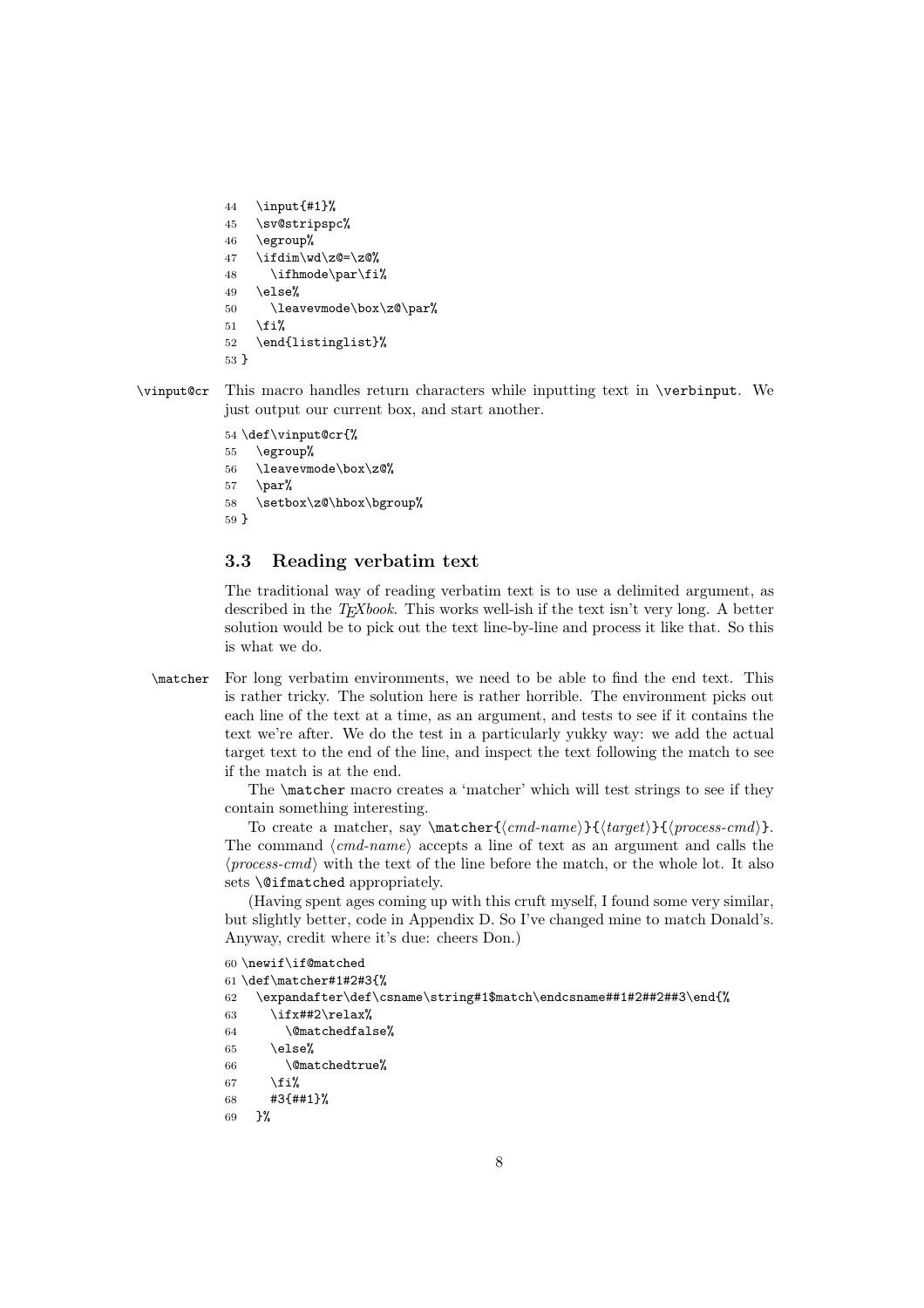```
70 \expandafter\def\expandafter#1\expandafter##\expandafter1\expandafter{%
\verb|71| \csname\strut\strut\star 1\$\text{match}\end\mathit{meth}+1\#2\relax\end\mathit{meth}72 }%
```
73 }

\sv@stripspc This macro strips any trailing glue in the current horizontal list. This is fairly simple, actually: we just loop while glue is the last item. It's slightly complicated by penalties which TEX puts into the list between the glue items, but we just remove them too.

```
74 \def\sv@stripspc{%
75 \unpenalty%
76 \ifdim\lastskip=\z@\else%
77 \unskip\expandafter\sv@stripspc%
78 \fi%
79 }
```
\sv@percent This macro strips a single leading percent character if there is one, and if the doc package is loaded. We store the possibly stripped text in \@tempa.

```
80 \begingroup
81 \catcode'\%=12
82 \gdef\sv@percent#1#2\relax
83 {\ifx\check@percent\@@undefined
84 \ifx#1\relax\def\@tempa{}\else
85 \def\@tempa{#1#2}\fi\else
86 \ifx#1\relax\def\@tempa{}\else
87 \times 1\% \def\\theta + \text{if}x \ddot{2} \elsc88 \def\@tempa{#1#2}\fi\fi\fi}
89 \endgroup
```
\@isspaces We want to avoid writing the first and last lines of the environment to the file if there's nothing in them. To do this, we need to know whether a piece of text contains only space characters. This macro does this, in a rather nasty way. See the other macros below for details of how this works.

> We define  $\succeq$  sv@safespc at the same time: this makes space active and expand to a space character which is not active. Neat, huh?

```
90 \lccode'\~32
91 \lccode'\!32
92 \lowercase{%
93 \def\@isspaces#1{%
94 \ifx#1\relax%
95 \def\@tempb{\@tempswafalse}%
96 \else\ifx#1<sup>~%</sup>
97 \let\@tempb\@isspaces%
98 \else%
99 \def\@tempb##1\relax{}%
100 \if{\i\{i\}}101 \@tempb%
102 }
103 \def\sv@safespc{%
104 \catcode32\active%
105 \def<sup>~{</sup> }%
106 }
107 }
```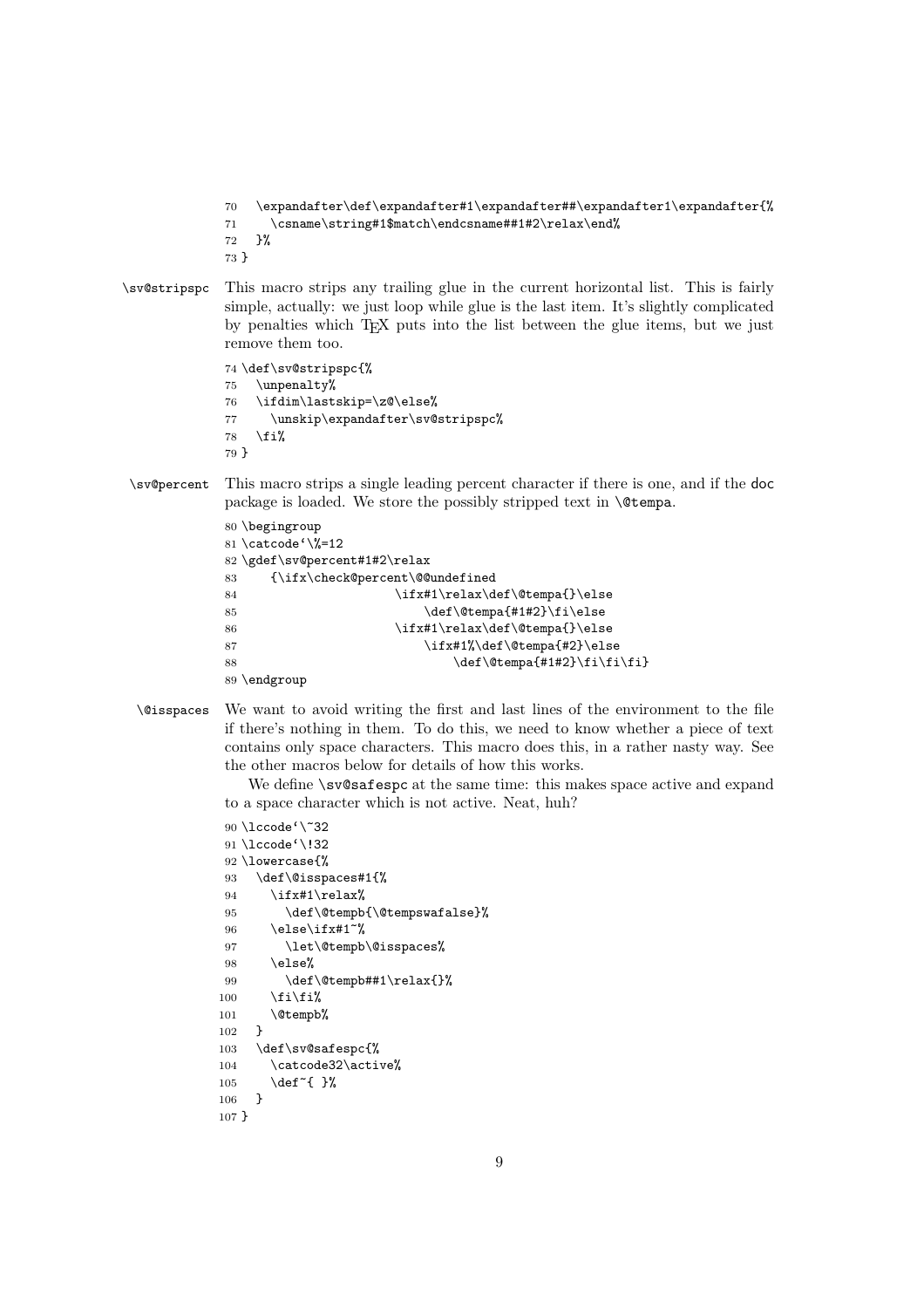#### \sv@read This macro does the main job of reading a chunk of verbatim text. You call it like this:

 $\setminus$ sv@read{*{end-text}*}{*{process-line-proc}*}{*{end-proc}*}

The  $\langle end\text{-}text\rangle$  is the text to find at the end of the 'environment': we stop when we find it.

The *(process-line-proc)* is a macro which is passed as an argument each line which we read from the text.

The *(end-proc)* is a macro to call once we've finished reading all of the text. This can tidy up an environment or close a file or whatever.

We read the text by picking out newlines using a delimited macro. We have to be a little clever, because newlines are active in verbatim text.

We will also strip '%' signs off the beginning if the doc package is here (doc tries to play with LATEX's verbatim stuff, and doesn't understand the way we do things).

108 \def\sv@read#1#2#3{%

This code does all sorts of evil things, so I'll start by opening a group.

109 \begingroup%

So that I can spot the end-text, I'll create a matcher macro.

110 \matcher\@match{#1}\sv@read@ii%

So that I can identify line ends, I'll make them active. I'll also make spaces active so that they can expand to whatever they ought to expand to (spaces in files, or funny  $\Box$  characters or whatever.

```
111 \catcode13\active%
```
112 \catcode32\active%

I'll use the \if@tempswa flag to tell me whether I ought to output the current line. This is a little messy, so I'll describe it later. I'll initialise it to false because this is the correct thing to do.

```
113 \@tempswafalse%
```
Most of the job is done by two submacros. I'll define them in terms of my current arguments (to save lots of token munging). The first just extracts the next line (which ends at the next newline character) and tries to match it.

```
114 \lccode'\~13\lowercase{%
115 \def\sv@read@i##1~{\@match{##1}}%
116 }%
```
The results of the match get passed here, along with the text of the line up to the matched text.

```
117 \def\sv@read@ii##1{%
```
The first job to do is to maybe strip off percent signs from the beginning, to keep doc happy.

118 \sv@percent##1\relax\relax%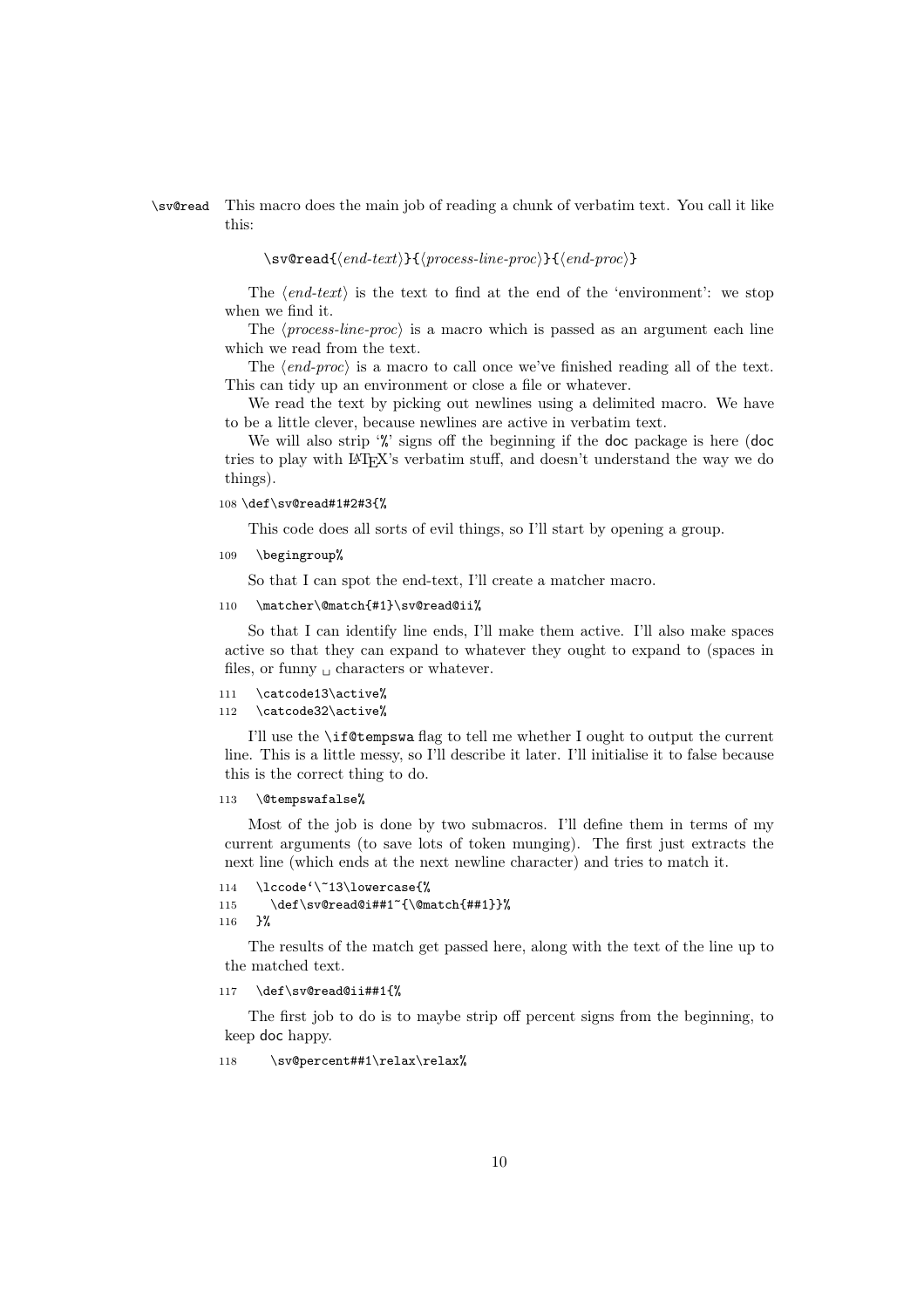Now I need to decide whether I ought to output this line. The method goes like this: if this is the first line (\if@tempswa is false) or the last (\if@matched is true), *and* the text consists only of spaces, then I'll ignore it.

The first thing to do is to notice the last line – if  $\ifmmode\bigwedge\else\;\:$  if Cmatched is true, then I'll make \if@tempswa false to make the first-line and last-line cases work the same way.

119 \if@matched\@tempswafalse\fi%

Now if this is the first or last line, I'll examine it for spaces. This is done in a separate macro. It will set \if@tempswa false if the text contains only spaces.

120 \if@tempswa\else\@tempswatrue\expandafter\@isspaces\@tempa\relax\fi%

Now, if  $\iint$ **exterst is still true**, perform the  $\langle process-line-proc \rangle$  on the line of text. I'll provide a group, so that it doesn't upset me too much.

```
121 \if@tempswa%
122 \begingroup%
123 \expandafter#2\expandafter{\@tempa}%
124 \endgroup%
125 \overline{125}
```
The next line won't be the first one, so I'll set the flag true in readiness.

```
126 \@tempswatrue%
```
Now, if that wasn't the last line, go round again; otherwise end the group I started ages ago, and do the user's  $\langle end\text{-}proc \rangle$ .

```
127 \if@matched\def\@tempa{\endgroup#3}\else\let\@tempa\sv@read@i\fi%
128 \@tempa%
129 }%
```
Now to start the thing up. I'll read the first line.

```
130 \sv@read@i%
```

```
131 }
```
\sv@readenv This macro works out an appropriate end-text for the current environment. If you say \sv@readenv{*macro-name*}, it will expand do

 $\langle$  *macro-name* $\{\_1 2\}$  *current-env-name* $\}_1$ } $\{\_current\-env\-name\}$ }

Easy, no?

This is all done with mirrors. No, err... it's done with \expandafter.

```
132 \begingroup
133 \lccode'\ \left\{\left\{\right\}134 \lceil \csc(1) \rceil135 \lccode'\|='\\
136 \lowercase{\endgroup
137 \def\sv@readenv#1{%
138 \expandafter\expandafter\expandafter%
139 #1\expandafter\sv@readenv@i\@currenvir\@@%
140 }
141 \def\sv@readenv@i#1\@@{{|end<#1>}{\end{#1}}}
142 }
```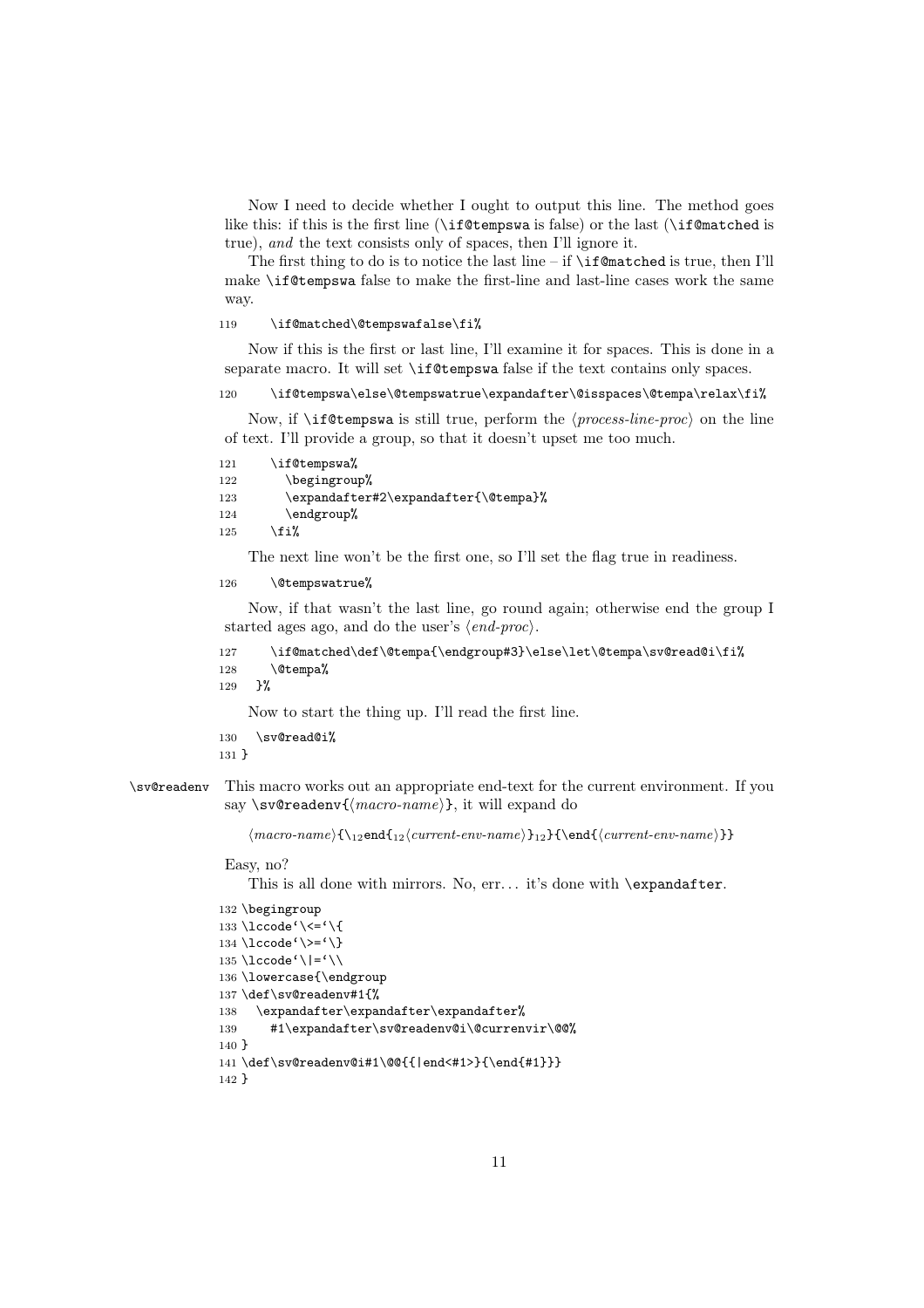\sv@verbline This macro typesets a line in a verbatim way, so you can construct a real verbatim environment from it. It's a bit tricky in the way that it catches the last line. Don't worry about this: it's easy really. Note the  $\relax$  after the  $\parrow$  – this is because doc tries to do clever things with  $\parrow$  to strip '%' signs out.

```
143 \def\sv@verbline#1{%
144 \setbox\z@\hbox{#1\sv@stripspc}%
145 \ifdim\wd\z@=\z@%
146 \if@matched\ifhmode\par\relax\fi\else\leavevmode\par\relax\fi%
147 \else%
148 \leavevmode\box\z@\par\relax%
149 \overline{149}150 }
```
### 3.4 Listing environments

The listing environment is our equivalent of the standard verbatim environment. We do some slightly cleverer things, though, to make sure (for example) that even text which contains \end{listing} can be typeset.

\listinglist listinglist This defines the layout for the listing environment. It starts a list with the appropriate shape. It's also made into an environment, so that the end-paragraphenvironment bits work correctly.

> The \listingindent length parameter sets up the indentation of the listings. If there's a \parindent setting, I'll line listings up with that; otherwise I'll just choose something which looks right.

```
151 \newdimen\listingindent
152 \AtBeginDocument{%
153 \ifdim\parindent=\z@\listingindent1em\else\listingindent\parindent\fi%
154 }
```
Now to define a size hook for the environment. This is fairly simple stuff.

```
155 \ifx\listingsize\@@undefined
156 \let\listingsize\small
157 \fi
```
Now to define the environment itself. Suppress the indentation if we're first thing on a new list item, so that the listing lines up with everything else.

```
158 \def\listinglist{%
159 \list{}{%
160 \if@inlabel%
161 \leftmargin\z@%
162 \else%
163 \leftmargin\listingindent%
164 \fi%
165 \rightmargin\z@%
166 \labelwidth\z@%
167 \labelsep\z@%
168 \itemindent\z@%
169 \listparindent\z@%
170 \let\makelabel\relax%
171 \parsep\z@skip%
172 }%
```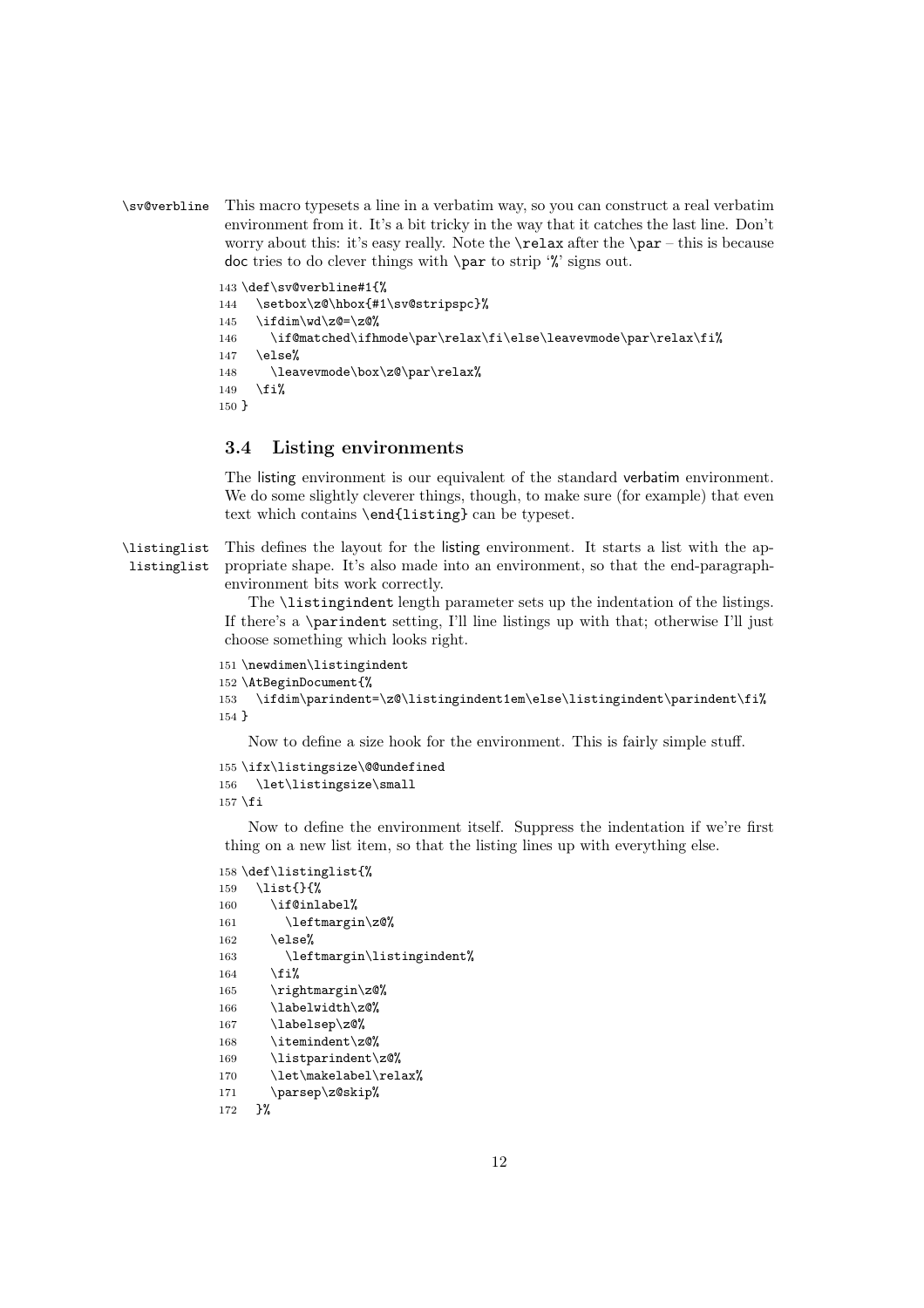\parfillskip\@flushglue% \item\relax% } \let\endlistinglist\endlist

listing The listing environment is the only real verbatim-like environment we create will all this kit, although it does the job very nicely.

> The environment indents its contents slightly, unlike verbatim, and uses a smaller typeface in an attempt to fit 77-column text on an A5 page. There is also a ∗-variant, which allows you to specify the terminating text. This enables you to include absolutely any text in the environment, including \end{listing}.

First, we must define the **\listing command**.

```
177 \def\listing{%
178 \listinglist%
179 \listingsize%
180 \sv@readenv\sv@listing%
181 }
```
Now we define the \@listing command, which does most of the work. We base the listing environment on a list.

```
182 \def\sv@listing#1#2{%
183 \sv@startlisting%
184 \sv@read{#1}\sv@verbline{\endlistinglist#2}%
185 }
```
Now we define the starred version. The command name needs to include the '\*' character, so we must use \csname. There's some hacking here to allow us to read the name using the appropriate catcodes for otherwise normal characters: LATEX activates some characters and makes them typeset themselves to suppress some ligaturing.

```
186 \expandafter\def\csname listing*\endcsname{%
187 \listinglist%
188 \listingsize%
189 \begingroup%
190 \@noligs%
191 \def\@tempa##1{\endgroup\sv@listing{##1}{\end{listing*}}}%
192 \@tempa%
193 }
```
ignore The ignore environment entirely ignores its contents. Anything at all may be put into the environment: it is discarded utterly.

We define some macros for defining ignoring environments, because this can be useful for version control, possibly.

```
194 \def\sv@ignore#1#2{%
195 \@bsphack%
196 \let\do\@makeother\dospecials%
197 \sv@read{#1}\@gobble{\@esphack#2}%
198 }
199 \def\ignore{\sv@readenv\sv@ignore}
200 \def\ignoreenv#1{%
201 \expandafter\let\csname #1\endcsname\ignore%
202 }
```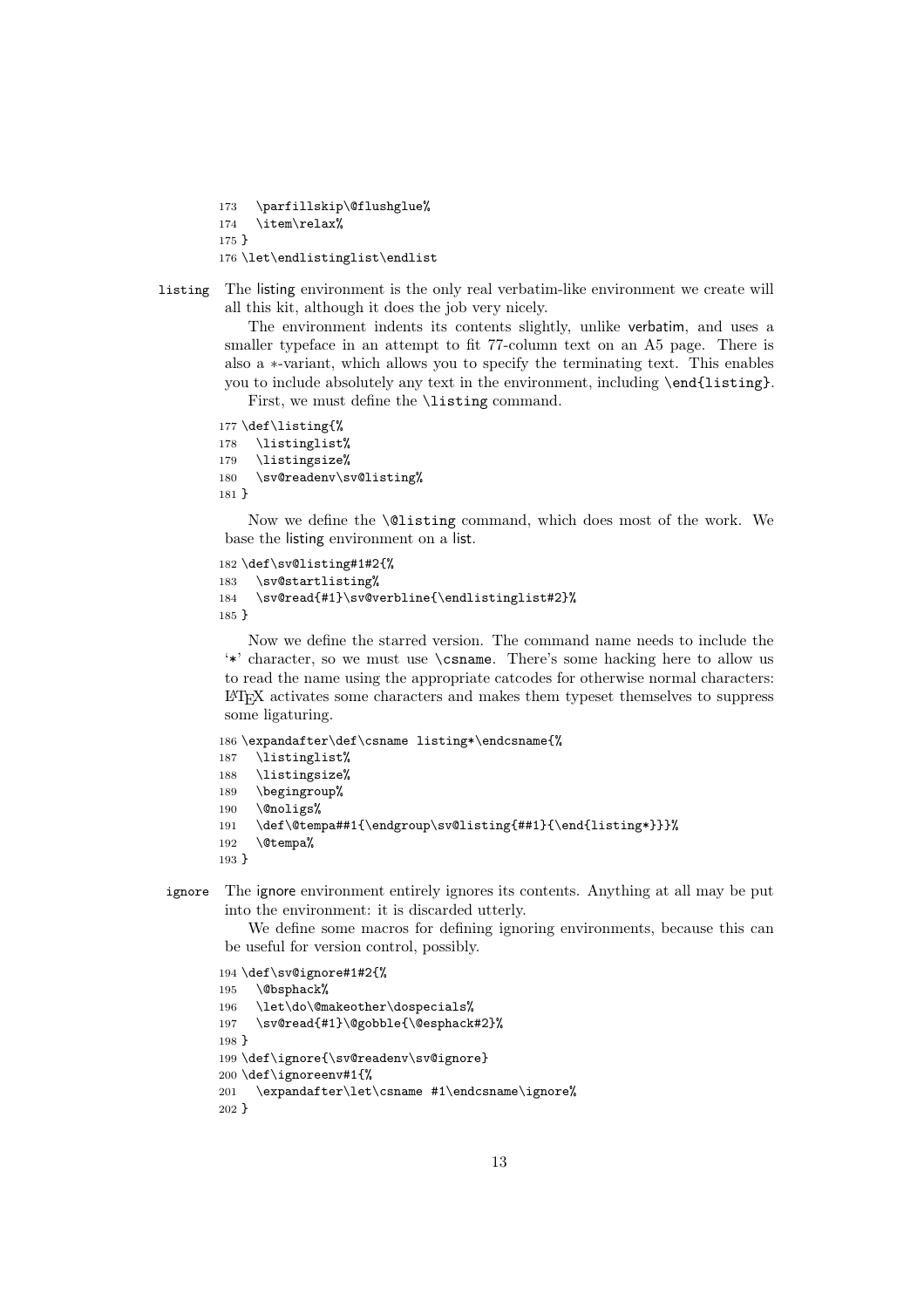```
203 \def\unignoreenv#1{%
204 \expandafter\def\csname #1\endcsname{\endgroup}%
205 \expandafter\def\csname end#1\endcsname%
206 {\begingroup\def\@currenvir{#1}}%
207 }
```
### 3.5 The verbwrite environment

The verbwrite environment allows text to be written to a file in a verbatim way. Note that tab characters don't work, because T<sub>E</sub>X refuses to be nice.

\sv@write As seems to be traditional now, we first define a general hookable macro which allows a caller to specify the end-text and what to do afterwards.

```
208 \newwrite\sv@writefile
209 \def\sv@write#1#2{%
210 \begingroup%
211 \@bsphack%
212 \let\do\@makeother\dospecials%
213 \sv@safespc%
214 \sv@read{#1}\sv@writeline{\sv@endwrite#2}%
215 }
216 \def\sv@writeline#1{%
217 \immediate\write\sv@writefile{#1}%
218 }
219 \def\sv@endwrite{%
220 \@esphack%
221 \endgroup%
222
```
verbwrite Now we can define the actual environment. We define a ∗-variant which allows the user to specify the end-text, just to make sure.

```
223 \def\verbwrite#1{%
224 \immediate\openout\sv@writefile#1\relax%
225 \sv@readenv\sv@write%
226 }
227 \def\endverbwrite{\immediate\closeout\sv@writefile}
228 \expandafter\def\csname verbwrite*\endcsname#1#2{%
229 \immediate\openout\sv@writefile#2\relax%
230 \sv@write{#1}{\immediate\closeout\sv@writefile\end{verbwrite*}}%
231 }
```
#### 3.6 The demo environment

By way of tying all of this together, I present an environment for displaying demonstrations of LATEX markup. We read the contents of the environment, write it to a temporary file, and read it back twice, typesetting it the first time and displaying it verbatim the second time.

\sv@demoname This macro expands to the filename to use for the temporary data. To allow the package documentation to demonstrate the demo environment itself, we need to keep a nesting count. This avoids too much hackery, which unfortunately appears to plague all of my T<sub>E</sub>X code.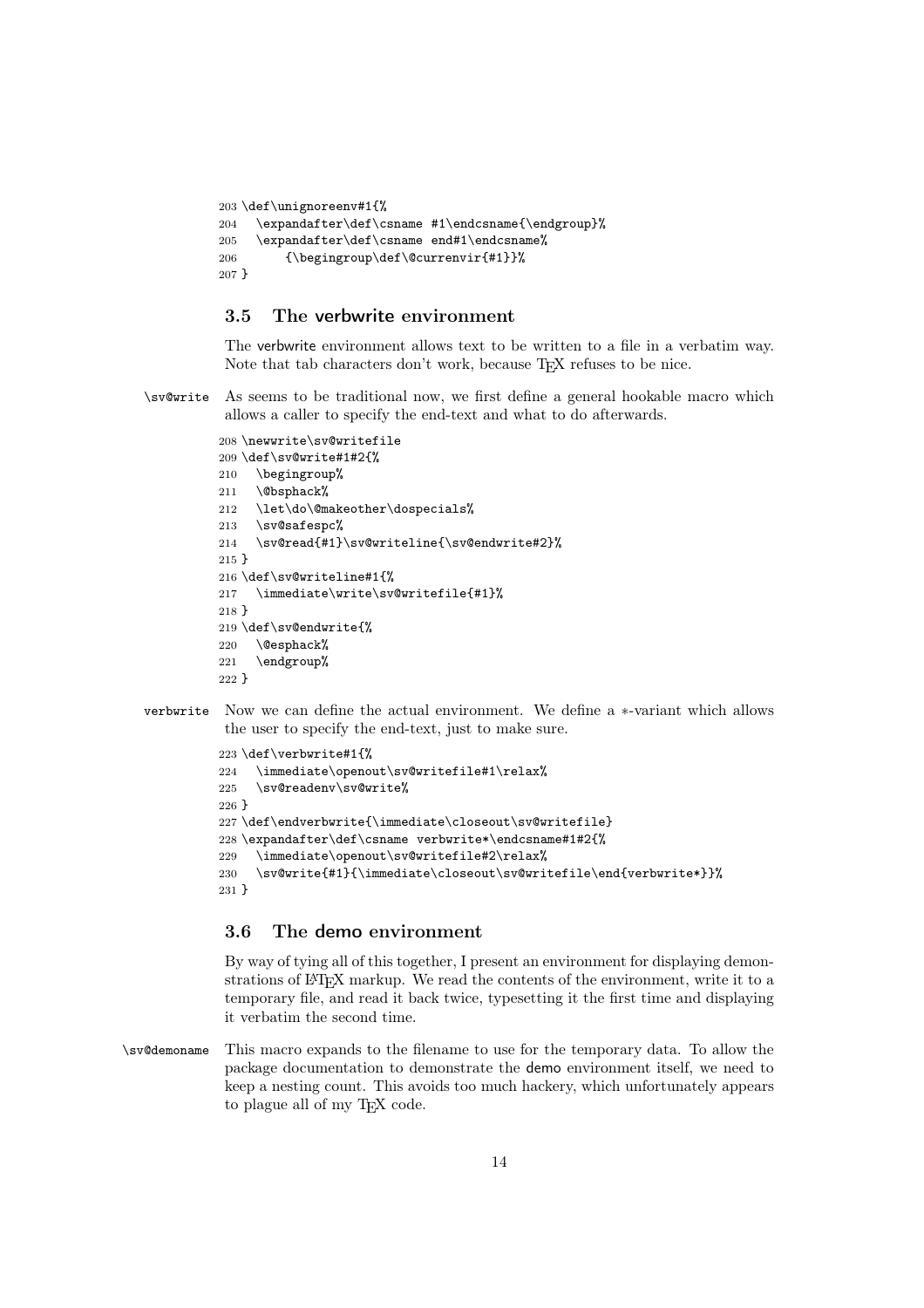\newcount\sv@nestcount \def\sv@demoname{demo\number\sv@nestcount.tmp}

\sv@demo As for listing, we do all the business through a private macro. This is good because it means we can leave the main macro readable. The argument is the end-text to spot.

```
234 \def\sv@demo#1#2{%
235 \@ifnextchar[{\sv@demo@i{#1}{#2}}{\sv@demo@i{#1}{#2}[n]}%
236 }
237 \def\sv@demo@i#1#2[#3]#4{%
238 \advance\sv@nestcount by\@ne%
239 \immediate\openout\sv@writefile\sv@demoname\relax%
240 \sv@write{#1}{%
241 \immediate\closeout\sv@writefile%
242 \sv@dodemo{#2}{#3}{#4}%
243 }%
244 }
```
demo This is the real environment. We provide demo∗ too, to allow the user to choose the end-text.

```
245 \def\demo{\sv@readenv\sv@demo}
246 \expandafter\def\csname demo*\endcsname#1{\sv@demo{#1}{\end{demo*}}}
```
\sv@dodemo First, let's define some common bits of code in the stuff below. The minipages used to typeset the material has some clever stuff to avoid strange spacing in the output.

```
247 \def\sv@demosmp{%
248 \begin{minipage}[t]{\@tempdima}%
249 \vskip8\p@%
250 \hrule\@height\z@%
251 \raggedright%
252 \vbox\bgroup%
253 }
254 \def\sv@demoemp{%
255 \par\unpenalty\unskip%
256 \egroup%
257 \vskip8\p@%
258 \hrule\@height\z@%
259 \end{minipage}%
260 }
```
This is the macro which actually typesets the demonstration.

\def\sv@dodemo#1#2#3{%

Now work out some values. We set \hsize to the line width leaving 2 em of space on either side. The size of the minipages is calculated depending on the shape of the demonstration. This is all fairly simple.

 \begingroup% \@tempdima\linewidth% \advance\@tempdima-2em% \hsize\@tempdima% \if#2w% 267 \advance\@tempdima-2em%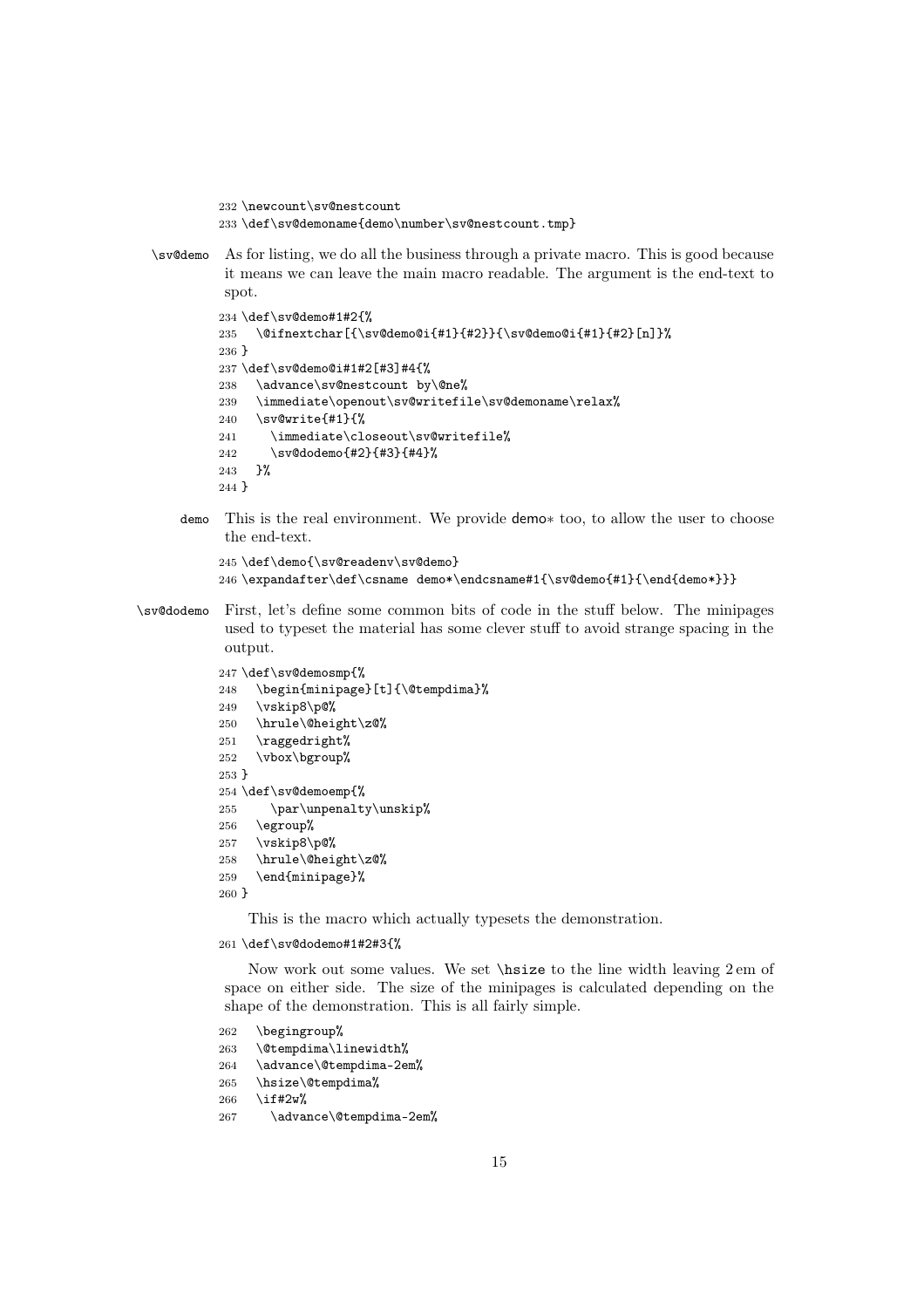\else% 269 \advance\@tempdima-3em% 270 \divide\@tempdima2%

271  $\ifmmode \big\vert \else$  271 \fi%

Now we open a big vertical box, and put in a header to mark off the demonstration.

```
272 \par%
273 \setbox\z@\hbox{\strut\enspace#3\enspace\strut}%
274 \@tempdimb.5\dp\z@%
275 \advance\@tempdimb-.5\ht\z@%
276 \ht\z@\@tempdimb\dp\z@\@tempdimb%
277 \noindent\hskip1em\vtop{%
278 \hb@xt@\hsize{%
279 \hrulefill%
280 \raise\@tempdimb\box\z@%
281 \hrulefill% 282 }%
282
283 \nointerlineskip%
284 \hb@xt@\hsize{\vrule\@height5\p@\hfil\vrule\@height5\p@}%
285 \nointerlineskip%
```
Now we insert the output text in the first minipage. I'll force  $\mathcal{C}'$  to be a comment character, in case something like doc has had its wicked way.

```
286 \vskip-\parskip%
287 \noindent\hbox{}\hskip1em%
288 \sv@demosmp%
289 \catcode'\%14\relax%
290 \input{\sv@demoname}%
291 \sv@demoemp%
```
Insert some kind of separation between the two. In 'wide' format, we start a new line, and put a ruleoff between the two. In 'narrow' format, we just leave some space.

| 292 | \if#2w%                     |
|-----|-----------------------------|
| 293 | \vskip8\p@\hrule\vskip8\p@% |
| 294 | \noindent\hbox{}%           |
| 295 | \fi%                        |
| 296 | \hskip1em%                  |

Now we put the verbatim copy of the text in the other minipage.

```
297 \sv@demosmp%
298 \listingindent\z@%
299 \verbinput\sv@demoname%
300 \sv@demoemp%
301 \par%
302 \nointerlineskip%
303 \hb@xt@\hsize{\vrule\@height5\p@\hfil\vrule\@height5\p@}%
304 \hrule%
305 }%
306 \endgroup%
307 \par%
308 \vskip\baselineskip%
309 #1%
310 }
```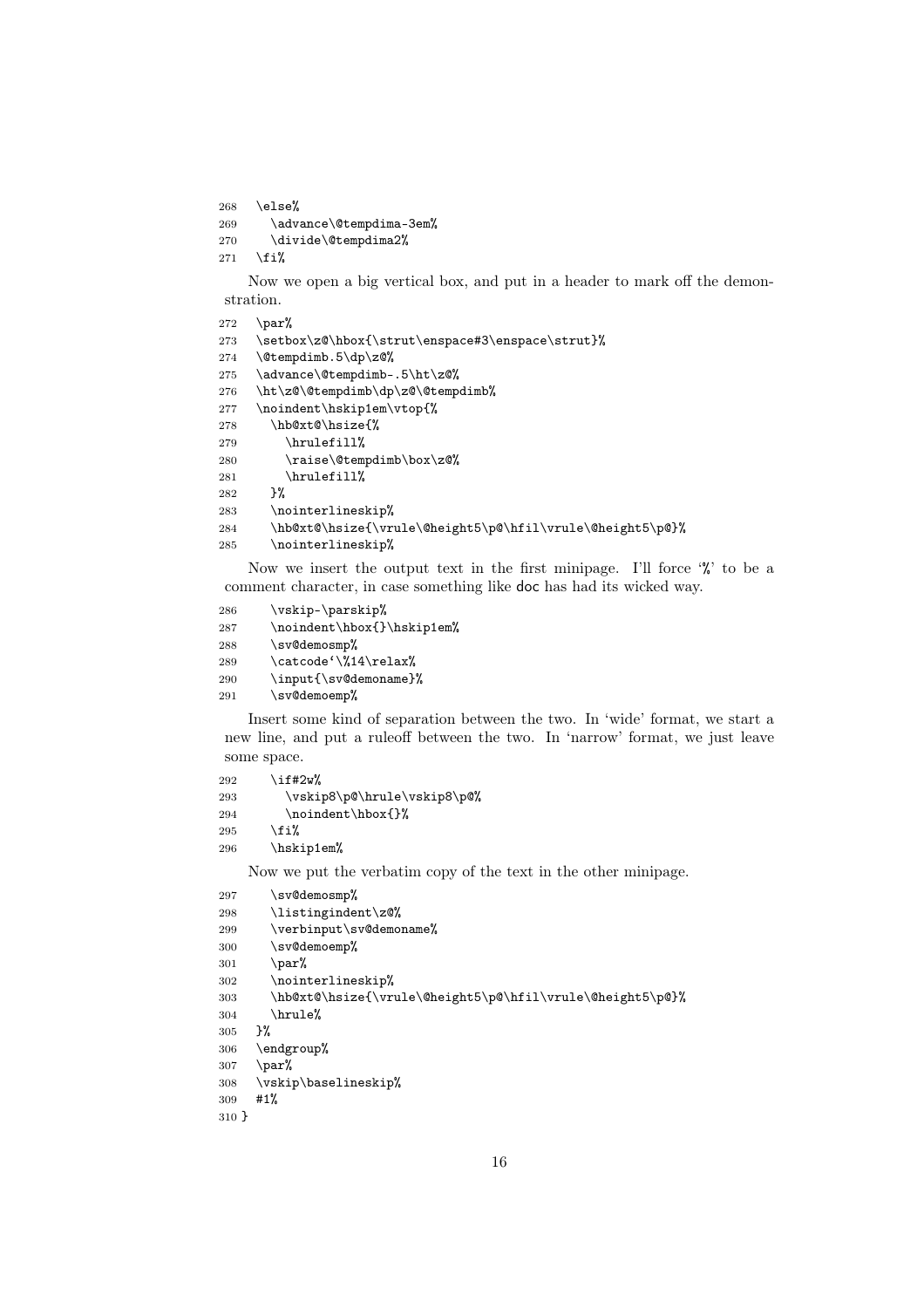That's all there is. Have fun.

311  $\langle$ /package $\rangle$ 

Mark Wooding, 8 May 1996

# Appendix

# A The GNU General Public Licence

The following is the text of the GNU General Public Licence, under the terms of which this software is distrubuted.

#### GNU GENERAL PUBLIC LICENSE Version 2, June 1991

Copyright (C) 1989, 1991 Free Software Foundation, Inc. 675 Mass Ave, Cambridge, MA 02139, USA Everyone is permitted to copy and distribute verbatim copies of this license document, but changing it is not allowed.

## A.1 Preamble

The licenses for most software are designed to take away your freedom to share and change it. By contrast, the GNU General Public License is intended to guarantee your freedom to share and change free software—to make sure the software is free for all its users. This General Public License applies to most of the Free Software Foundation's software and to any other program whose authors commit to using it. (Some other Free Software Foundation software is covered by the GNU Library General Public License instead.) You can apply it to your programs, too.

When we speak of free software, we are referring to freedom, not price. Our General Public Licenses are designed to make sure that you have the freedom to distribute copies of free software (and charge for this service if you wish), that you receive source code or can get it if you want it, that you can change the software or use pieces of it in new free programs; and that you know you can do these things.

To protect your rights, we need to make restrictions that forbid anyone to deny you these rights or to ask you to surrender the rights. These restrictions translate to certain responsibilities for you if you distribute copies of the software, or if you modify it.

For example, if you distribute copies of such a program, whether gratis or for a fee, you must give the recipients all the rights that you have. You must make sure that they, too, receive or can get the source code. And you must show them these terms so they know their rights.

We protect your rights with two steps: (1) copyright the software, and (2) offer you this license which gives you legal permission to copy, distribute and/or modify the software.

Also, for each author's protection and ours, we want to make certain that everyone understands that there is no warranty for this free software. If the software is modified by someone else and passed on, we want its recipients to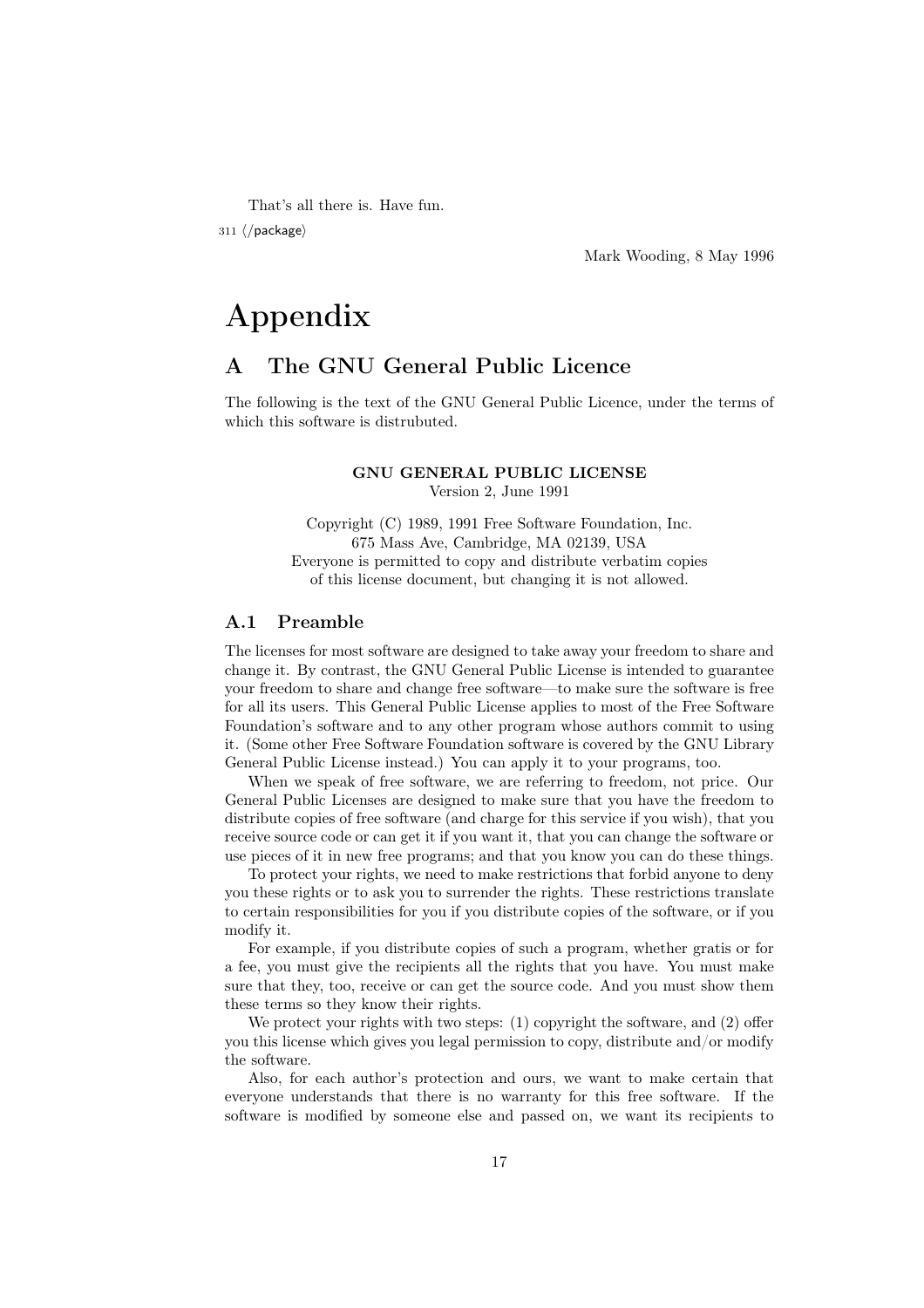know that what they have is not the original, so that any problems introduced by others will not reflect on the original authors' reputations.

Finally, any free program is threatened constantly by software patents. We wish to avoid the danger that redistributors of a free program will individually obtain patent licenses, in effect making the program proprietary. To prevent this, we have made it clear that any patent must be licensed for everyone's free use or not licensed at all.

The precise terms and conditions for copying, distribution and modification follow.

# A.2 Terms and conditions for copying, distribution and modification

0. This License applies to any program or other work which contains a notice placed by the copyright holder saying it may be distributed under the terms of this General Public License. The "Program", below, refers to any such program or work, and a "work based on the Program" means either the Program or any derivative work under copyright law: that is to say, a work containing the Program or a portion of it, either verbatim or with modifications and/or translated into another language. (Hereinafter, translation is included without limitation in the term "modification".) Each licensee is addressed as "you".

Activities other than copying, distribution and modification are not covered by this License; they are outside its scope. The act of running the Program is not restricted, and the output from the Program is covered only if its contents constitute a work based on the Program (independent of having been made by running the Program). Whether that is true depends on what the Program does.

1. You may copy and distribute verbatim copies of the Program's source code as you receive it, in any medium, provided that you conspicuously and appropriately publish on each copy an appropriate copyright notice and disclaimer of warranty; keep intact all the notices that refer to this License and to the absence of any warranty; and give any other recipients of the Program a copy of this License along with the Program.

You may charge a fee for the physical act of transferring a copy, and you may at your option offer warranty protection in exchange for a fee.

- 2. You may modify your copy or copies of the Program or any portion of it, thus forming a work based on the Program, and copy and distribute such modifications or work under the terms of Section 1 above, provided that you also meet all of these conditions:
	- (a) You must cause the modified files to carry prominent notices stating that you changed the files and the date of any change.
	- (b) You must cause any work that you distribute or publish, that in whole or in part contains or is derived from the Program or any part thereof, to be licensed as a whole at no charge to all third parties under the terms of this License.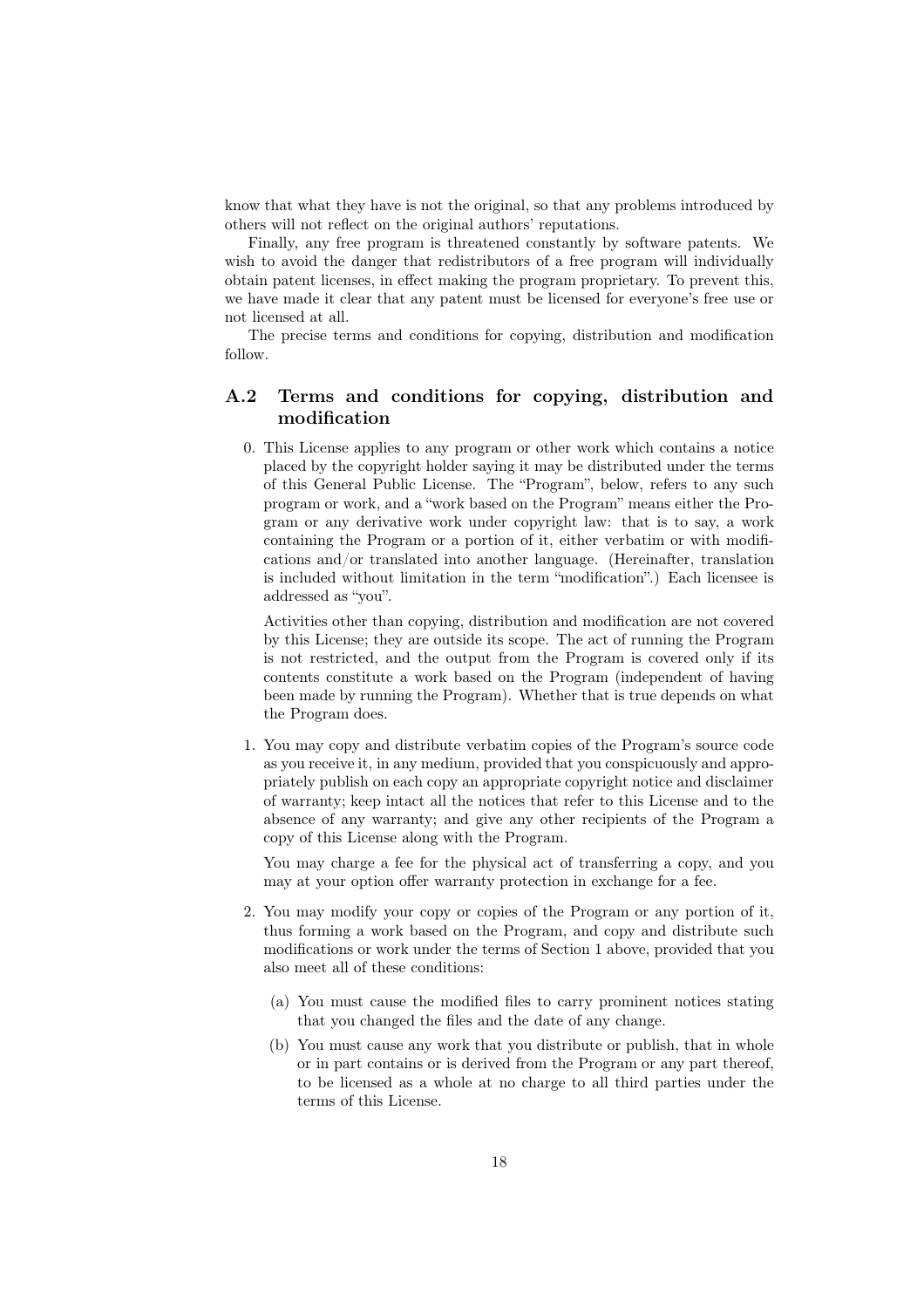(c) If the modified program normally reads commands interactively when run, you must cause it, when started running for such interactive use in the most ordinary way, to print or display an announcement including an appropriate copyright notice and a notice that there is no warranty (or else, saying that you provide a warranty) and that users may redistribute the program under these conditions, and telling the user how to view a copy of this License. (Exception: if the Program itself is interactive but does not normally print such an announcement, your work based on the Program is not required to print an announcement.)

These requirements apply to the modified work as a whole. If identifiable sections of that work are not derived from the Program, and can be reasonably considered independent and separate works in themselves, then this License, and its terms, do not apply to those sections when you distribute them as separate works. But when you distribute the same sections as part of a whole which is a work based on the Program, the distribution of the whole must be on the terms of this License, whose permissions for other licensees extend to the entire whole, and thus to each and every part regardless of who wrote it.

Thus, it is not the intent of this section to claim rights or contest your rights to work written entirely by you; rather, the intent is to exercise the right to control the distribution of derivative or collective works based on the Program.

In addition, mere aggregation of another work not based on the Program with the Program (or with a work based on the Program) on a volume of a storage or distribution medium does not bring the other work under the scope of this License.

- 3. You may copy and distribute the Program (or a work based on it, under Section 2) in object code or executable form under the terms of Sections 1 and 2 above provided that you also do one of the following:
	- (a) Accompany it with the complete corresponding machine-readable source code, which must be distributed under the terms of Sections 1 and 2 above on a medium customarily used for software interchange;  $\alpha$ r
	- (b) Accompany it with a written offer, valid for at least three years, to give any third party, for a charge no more than your cost of physically performing source distribution, a complete machine-readable copy of the corresponding source code, to be distributed under the terms of Sections 1 and 2 above on a medium customarily used for software interchange; or,
	- (c) Accompany it with the information you received as to the offer to distribute corresponding source code. (This alternative is allowed only for noncommercial distribution and only if you received the program in object code or executable form with such an offer, in accord with Subsection b above.)

The source code for a work means the preferred form of the work for making modifications to it. For an executable work, complete source code means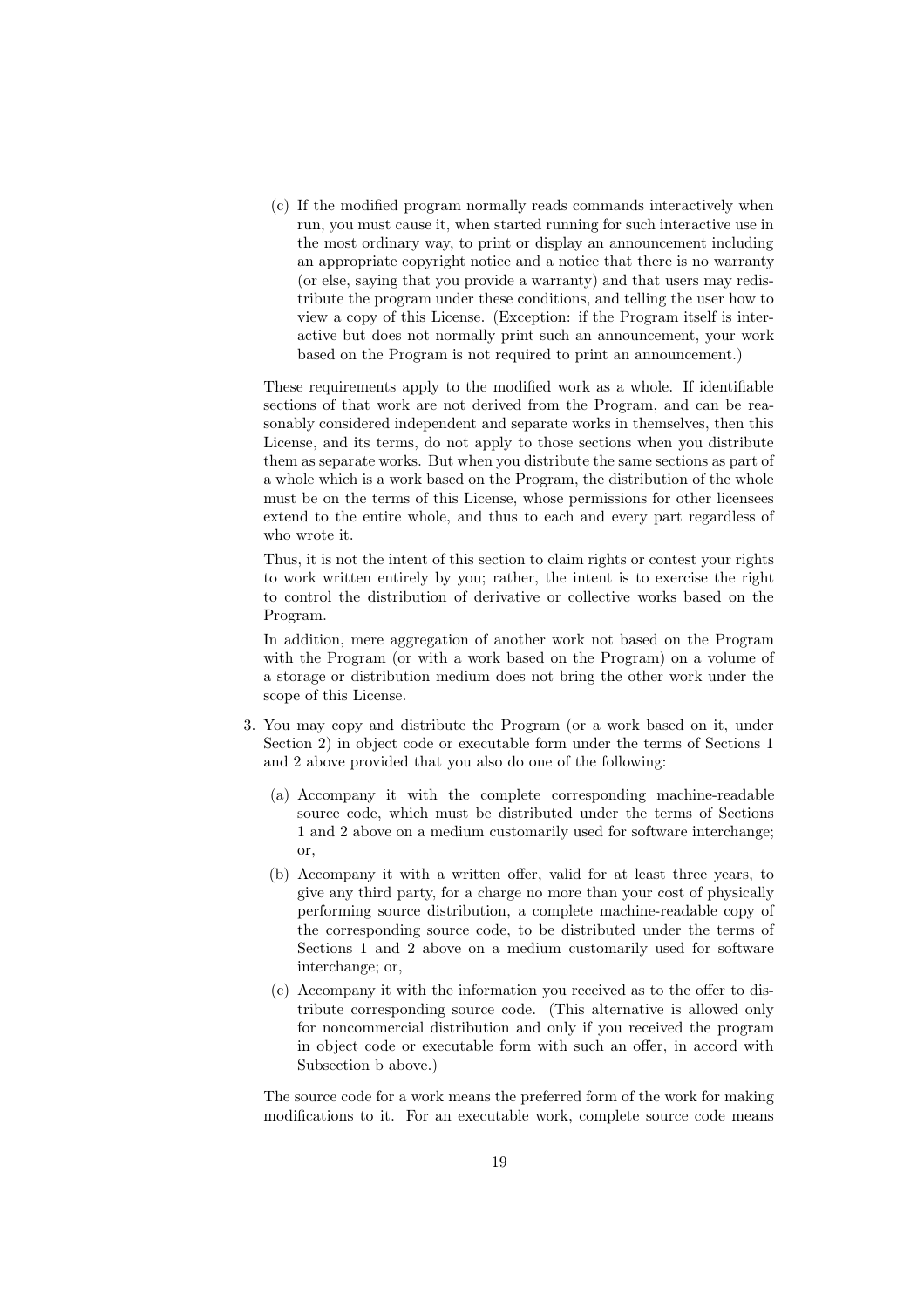all the source code for all modules it contains, plus any associated interface definition files, plus the scripts used to control compilation and installation of the executable. However, as a special exception, the source code distributed need not include anything that is normally distributed (in either source or binary form) with the major components (compiler, kernel, and so on) of the operating system on which the executable runs, unless that component itself accompanies the executable.

If distribution of executable or object code is made by offering access to copy from a designated place, then offering equivalent access to copy the source code from the same place counts as distribution of the source code, even though third parties are not compelled to copy the source along with the object code.

- 4. You may not copy, modify, sublicense, or distribute the Program except as expressly provided under this License. Any attempt otherwise to copy, modify, sublicense or distribute the Program is void, and will automatically terminate your rights under this License. However, parties who have received copies, or rights, from you under this License will not have their licenses terminated so long as such parties remain in full compliance.
- 5. You are not required to accept this License, since you have not signed it. However, nothing else grants you permission to modify or distribute the Program or its derivative works. These actions are prohibited by law if you do not accept this License. Therefore, by modifying or distributing the Program (or any work based on the Program), you indicate your acceptance of this License to do so, and all its terms and conditions for copying, distributing or modifying the Program or works based on it.
- 6. Each time you redistribute the Program (or any work based on the Program), the recipient automatically receives a license from the original licensor to copy, distribute or modify the Program subject to these terms and conditions. You may not impose any further restrictions on the recipients' exercise of the rights granted herein. You are not responsible for enforcing compliance by third parties to this License.
- 7. If, as a consequence of a court judgment or allegation of patent infringement or for any other reason (not limited to patent issues), conditions are imposed on you (whether by court order, agreement or otherwise) that contradict the conditions of this License, they do not excuse you from the conditions of this License. If you cannot distribute so as to satisfy simultaneously your obligations under this License and any other pertinent obligations, then as a consequence you may not distribute the Program at all. For example, if a patent license would not permit royalty-free redistribution of the Program by all those who receive copies directly or indirectly through you, then the only way you could satisfy both it and this License would be to refrain entirely from distribution of the Program.

If any portion of this section is held invalid or unenforceable under any particular circumstance, the balance of the section is intended to apply and the section as a whole is intended to apply in other circumstances.

It is not the purpose of this section to induce you to infringe any patents or other property right claims or to contest validity of any such claims; this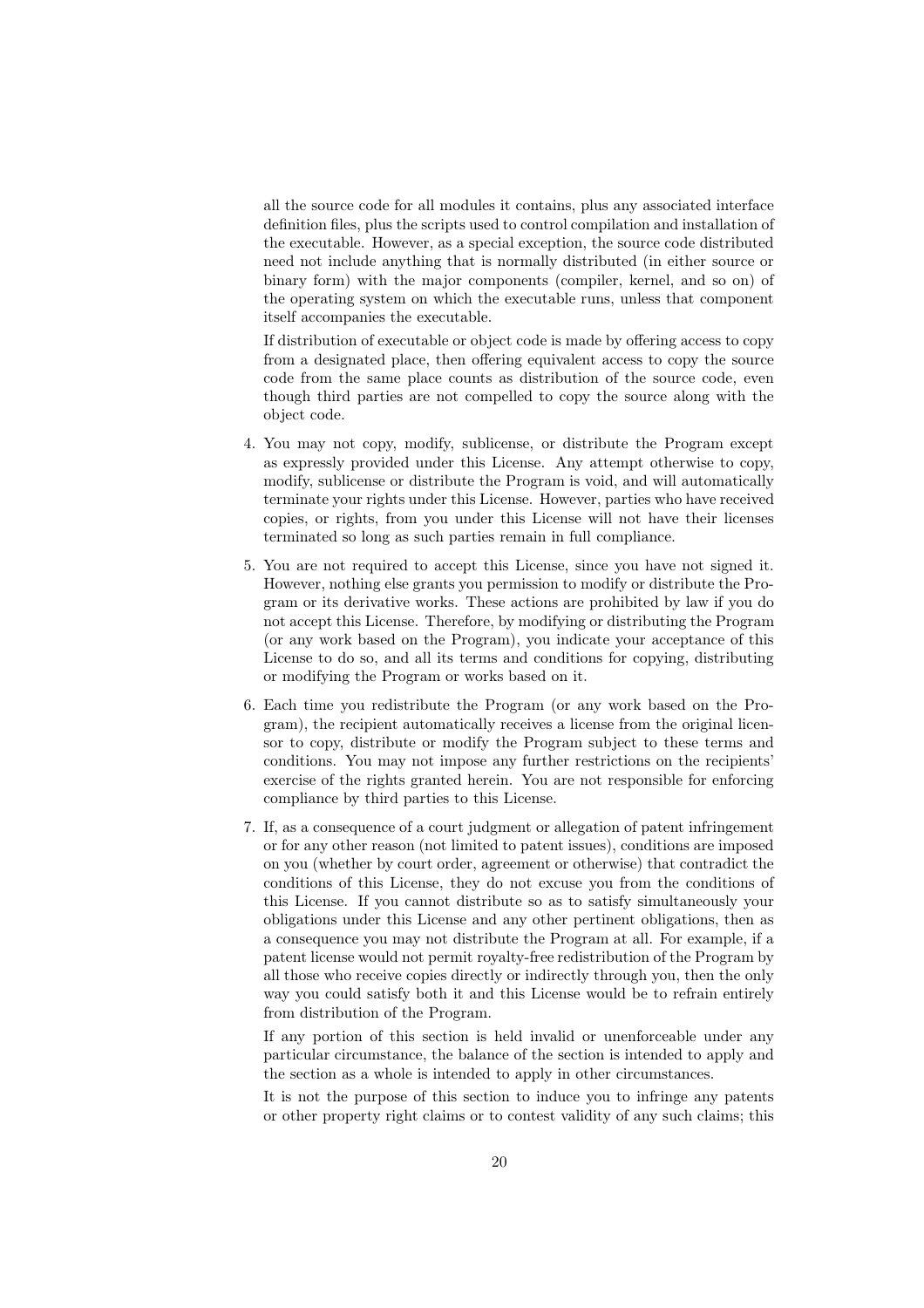section has the sole purpose of protecting the integrity of the free software distribution system, which is implemented by public license practices. Many people have made generous contributions to the wide range of software distributed through that system in reliance on consistent application of that system; it is up to the author/donor to decide if he or she is willing to distribute software through any other system and a licensee cannot impose that choice.

This section is intended to make thoroughly clear what is believed to be a consequence of the rest of this License.

- 8. If the distribution and/or use of the Program is restricted in certain countries either by patents or by copyrighted interfaces, the original copyright holder who places the Program under this License may add an explicit geographical distribution limitation excluding those countries, so that distribution is permitted only in or among countries not thus excluded. In such case, this License incorporates the limitation as if written in the body of this License.
- 9. The Free Software Foundation may publish revised and/or new versions of the General Public License from time to time. Such new versions will be similar in spirit to the present version, but may differ in detail to address new problems or concerns.

Each version is given a distinguishing version number. If the Program specifies a version number of this License which applies to it and "any later version", you have the option of following the terms and conditions either of that version or of any later version published by the Free Software Foundation. If the Program does not specify a version number of this License, you may choose any version ever published by the Free Software Foundation.

10. If you wish to incorporate parts of the Program into other free programs whose distribution conditions are different, write to the author to ask for permission. For software which is copyrighted by the Free Software Foundation, write to the Free Software Foundation; we sometimes make exceptions for this. Our decision will be guided by the two goals of preserving the free status of all derivatives of our free software and of promoting the sharing and reuse of software generally.

#### NO WARRANTY

- 11. Because the Program is licensed free of charge, there is no warranty for the Program, to the extent permitted by applicable law. except when otherwise stated in writing the copyright holders and/or other parties provide the program "as is" without warranty of any kind, either expressed or implied, including, but not limited to, the implied warranties of merchantability and fitness for a particular purpose. The entire risk as to the quality and performance of the Program is with you. Should the Program prove defective, you assume the cost of all necessary servicing, repair or correction.
- 12. In no event unless required by applicable law or agreed to in writing will any copyright holder, or any other party who may modify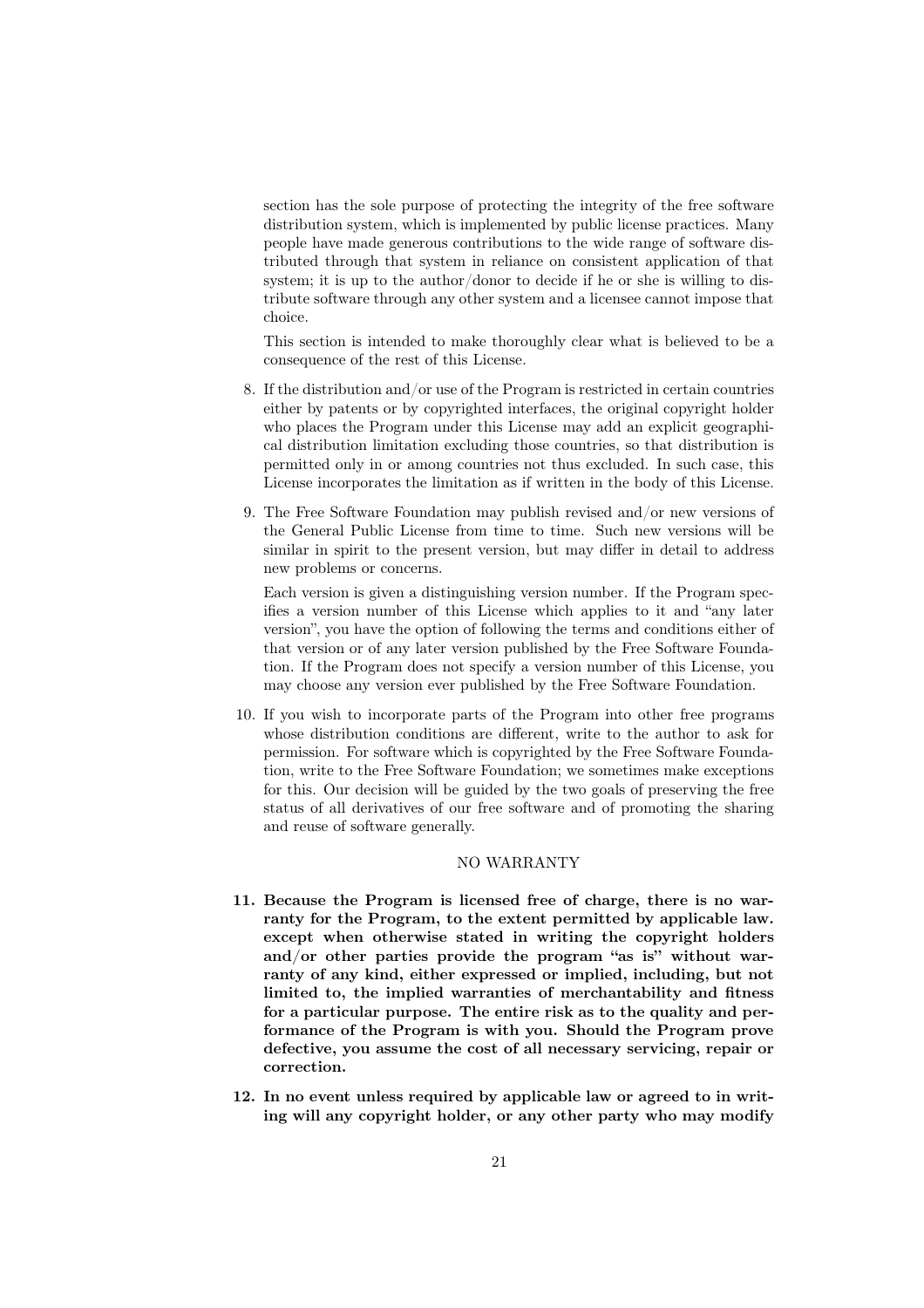and/or redistribute the program as permitted above, be liable to you for damages, including any general, special, incidental or consequential damages arising out of the use or inability to use the program (including but not limited to loss of data or data being rendered inaccurate or losses sustained by you or third parties or a failure of the Program to operate with any other programs), even if such holder or other party has been advised of the possibility of such damages.

#### END OF TERMS AND CONDITIONS

# A.3 Appendix: How to Apply These Terms to Your New Programs

If you develop a new program, and you want it to be of the greatest possible use to the public, the best way to achieve this is to make it free software which everyone can redistribute and change under these terms.

To do so, attach the following notices to the program. It is safest to attach them to the start of each source file to most effectively convey the exclusion of warranty; and each file should have at least the "copyright" line and a pointer to where the full notice is found.

<one line to give the program's name and a brief idea of what it does.> Copyright (C)  $19yy$  <name of author>

This program is free software; you can redistribute it and/or modify it under the terms of the GNU General Public License as published by the Free Software Foundation; either version 2 of the License, or (at your option) any later version.

This program is distributed in the hope that it will be useful, but WITHOUT ANY WARRANTY; without even the implied warranty of MERCHANTABILITY or FITNESS FOR A PARTICULAR PURPOSE. See the GNU General Public License for more details.

You should have received a copy of the GNU General Public License along with this program; if not, write to the Free Software Foundation, Inc., 675 Mass Ave, Cambridge, MA 02139, USA.

Also add information on how to contact you by electronic and paper mail. If the program is interactive, make it output a short notice like this when it starts in an interactive mode:

Gnomovision version 69, Copyright (C) 19yy name of author Gnomovision comes with ABSOLUTELY NO WARRANTY; for details type 'show w'. This is free software, and you are welcome to redistribute it under certain conditions; type 'show c' for details.

The hypothetical commands 'show w' and 'show c' should show the appropriate parts of the General Public License. Of course, the commands you use may be called something other than 'show w' and 'show c'; they could even be mouse-clicks or menu items–whatever suits your program.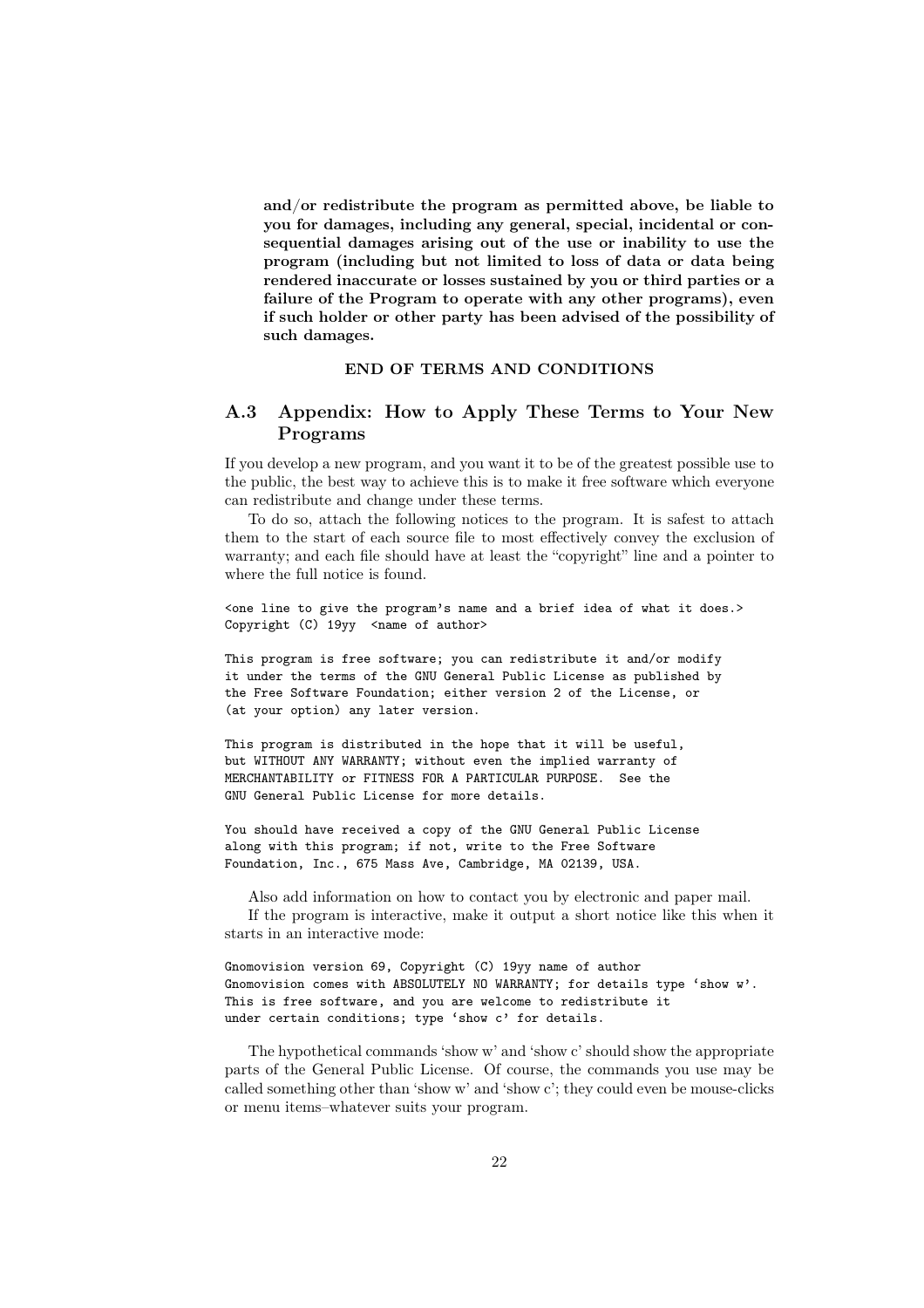You should also get your employer (if you work as a programmer) or your school, if any, to sign a "copyright disclaimer" for the program, if necessary. Here is a sample; alter the names:

Yoyodyne, Inc., hereby disclaims all copyright interest in the program 'Gnomovision' (which makes passes at compilers) written by James Hacker.

```
<signature of Ty Coon>, 1 April 1989
Ty Coon, President of Vice
```
This General Public License does not permit incorporating your program into proprietary programs. If your program is a subroutine library, you may consider it more useful to permit linking proprietary applications with the library. If this is what you want to do, use the GNU Library General Public License instead of this License.

# Index

Numbers written in italic refer to the page where the corresponding entry is described, the ones underlined to the code line of the definition, the rest to the code lines where the entry is used.

| <b>Symbols</b>                                                   | $\setminus$ Ctotalleftmargin  14                                            |
|------------------------------------------------------------------|-----------------------------------------------------------------------------|
|                                                                  | $\sqrt{$ wobeyspaces  20                                                    |
|                                                                  |                                                                             |
| $\setminus$ <  133                                               | \{  7, 133                                                                  |
|                                                                  |                                                                             |
| \@@                                                              | \   135                                                                     |
| $\qquad$ (COpar  12, 13                                          | $\setminus$ 23, 24, 90, 114                                                 |
| $\text{Qundefined}$ 83, 155                                      |                                                                             |
| $\Theta$ sphack  195, 211                                        | $\mathbf{A}$                                                                |
| $\text{Qcspecies} \ldots \ldots \ldots \ldots \quad \frac{2}{2}$ | $\text{active}$ 22, 104, 111, 112                                           |
| $\&$ Currenvir  139, 206                                         | $\Lambda t$ BeginDocument  152                                              |
| $\text{Qesphack} \dots \dots \dots \dots \dots \quad 197, 220$   | B                                                                           |
| $\text{Oflushglue} \dots \dots \dots \dots \dots \ 173$          | $\b{baselineskip    308}$                                                   |
| $\qquad$                                                         | $\begin{array}{ccc}\n\text{begin} 1, & \text{10} & \text{248}\n\end{array}$ |
| $\Delta$ 250, 258, 284, 303                                      |                                                                             |
| $\sqrt{q}$ ifnextchar  235                                       | $\mathbf C$                                                                 |
| $\text{Qisspaces} \dots \dots \dots \dots \dots \ 90, 120$       | $\check{C}$ heck@percent 83                                                 |
| $\{\n$ emakeother  17, 196, 212                                  | D                                                                           |
| $\{\text{Omatch} \dots \dots \dots \dots \dots \quad 110, 115\}$ |                                                                             |
| $\{\mathsf{Comatched false} \dots \dots \dots \dots \ 64$        | demo (environment) $\ldots \ldots \ldots \ldots \frac{245}{245}$            |
| $\{\mathsf{Comatchedtrue} \dots \dots \dots \dots \ 66$          | demo* (environment) $\ldots \ldots \ldots \ldots$ 5                         |
|                                                                  | $\{do \ldots \ldots \ldots \ldots 17, 196, 212\}$                           |
| $\text{C}$ tempa  84-                                            | $\text{logpecials}$ 17, 196, 212                                            |
| 88, 120, 123, 127, 128, 191, 192                                 |                                                                             |
| $\text{Ctempb}$ 95, 97, 99, 101                                  | E                                                                           |
|                                                                  | \end $. 52, 62, 71, 141, 191, 230, 246, 259$                                |
| $31-35, 248, 263-265, 267, 269, 270$                             |                                                                             |
| $\text{Ctempdim}$ 274-276, 280                                   | $\end{listinglist  \dots 176, 184$                                          |
| $\text{Ctempswafalse}$ 95, 113, 119                              | $\end{iverbwrite     227$                                                   |
| $\text{C}$ tempswatrue  120, 126                                 |                                                                             |
|                                                                  |                                                                             |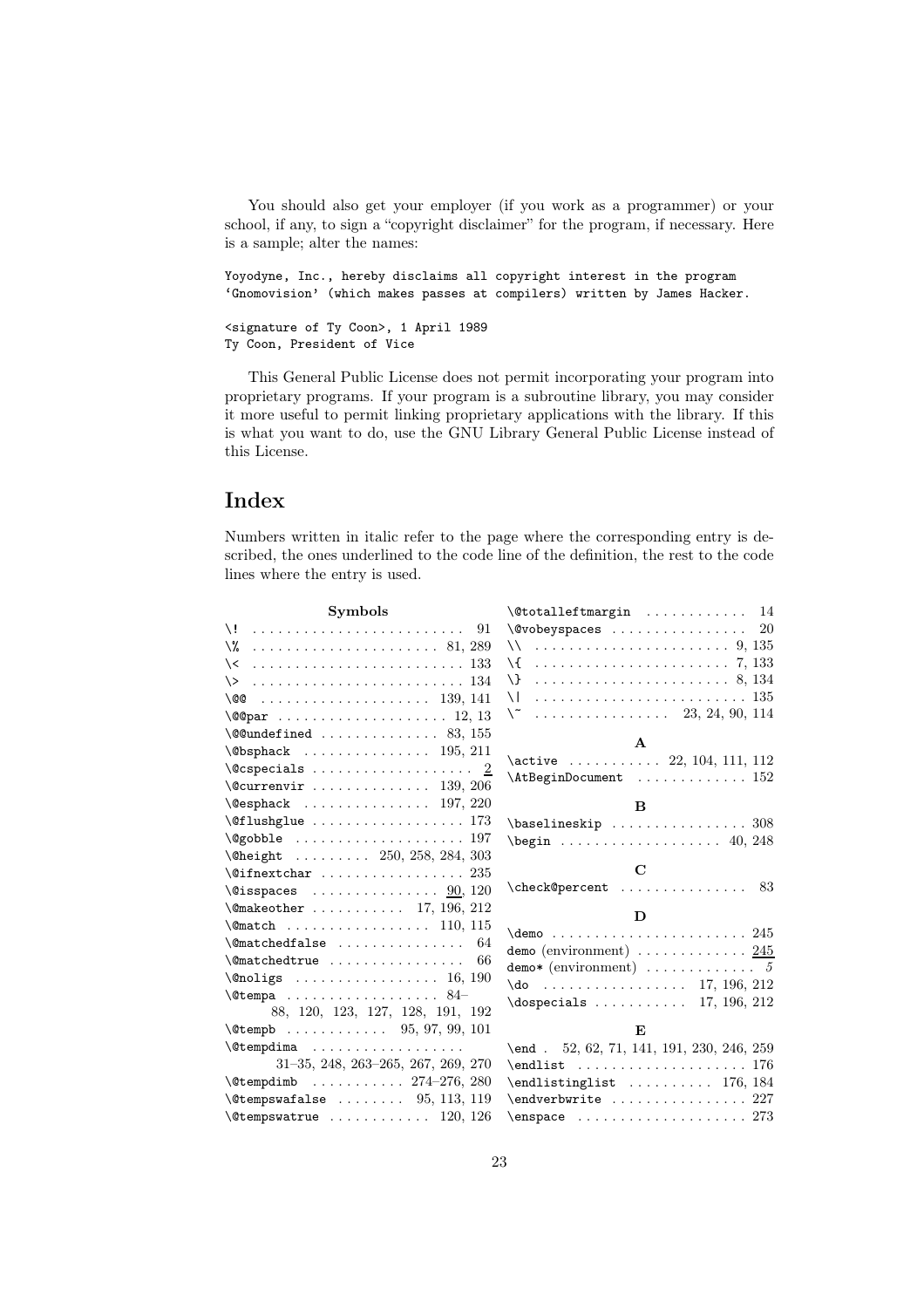| environments:                                                                                                                                                                                                                                                                                               | $\neq$ 151                                                         |
|-------------------------------------------------------------------------------------------------------------------------------------------------------------------------------------------------------------------------------------------------------------------------------------------------------------|--------------------------------------------------------------------|
|                                                                                                                                                                                                                                                                                                             |                                                                    |
| demo $15$                                                                                                                                                                                                                                                                                                   | $\text{newwrite}$ 208                                              |
| ignore $\dots \dots \dots \dots \dots \dots \dots \frac{13}{2}$                                                                                                                                                                                                                                             |                                                                    |
| listing* $\ldots \ldots \ldots \ldots \ldots$                                                                                                                                                                                                                                                               | $\no$ interlineskip  283, 285, 302                                 |
| listinglist $12$                                                                                                                                                                                                                                                                                            |                                                                    |
| listing $2, 13$                                                                                                                                                                                                                                                                                             |                                                                    |
| verbwrite $\ldots \ldots \ldots \ldots \ldots$ 3, 14                                                                                                                                                                                                                                                        | О                                                                  |
|                                                                                                                                                                                                                                                                                                             | $\begin{matrix} \text{obsylines} & \text{} & 15 \end{matrix}$      |
| F                                                                                                                                                                                                                                                                                                           |                                                                    |
| $\frac{19}{3}$                                                                                                                                                                                                                                                                                              | P                                                                  |
| н                                                                                                                                                                                                                                                                                                           |                                                                    |
| $h$ b@xt@  278, 284, 303                                                                                                                                                                                                                                                                                    | 50, 57, 146, 148, 255, 272, 301, 307                               |
| \hrule $\ldots \ldots \ldots$ 250, 258, 293, 304                                                                                                                                                                                                                                                            | $\partial : \ldots \ldots \ldots \ldots 173$                       |
| $\h\nu\leftarrow 279, 281$                                                                                                                                                                                                                                                                                  | $\partial$ .                                                       |
|                                                                                                                                                                                                                                                                                                             | \parsep  171                                                       |
| I                                                                                                                                                                                                                                                                                                           | $\sqrt{286}$                                                       |
|                                                                                                                                                                                                                                                                                                             | $\penalty$ 12                                                      |
| \if@matched  60, 119, 127, 146                                                                                                                                                                                                                                                                              |                                                                    |
| $\iint@tempswa  \ldots  \ldots 120, 121$                                                                                                                                                                                                                                                                    | R                                                                  |
| \ignore $\ldots \ldots \ldots \ldots 199, 201$                                                                                                                                                                                                                                                              | $\{ragger n t \ldots r \ldots r 251$                               |
| ignore (environment) $\dots \dots \dots \dots$ 194                                                                                                                                                                                                                                                          |                                                                    |
|                                                                                                                                                                                                                                                                                                             |                                                                    |
| $\infty$ 44, 290                                                                                                                                                                                                                                                                                            | S                                                                  |
| $\int \mathbb{R}^2$ 12, 25                                                                                                                                                                                                                                                                                  | $\setminus$ settabwidth  21, 27                                    |
| $\item$ 174                                                                                                                                                                                                                                                                                                 | $\small{\texttt{small} \dots \dots \dots \dots \dots \dots \ 156}$ |
|                                                                                                                                                                                                                                                                                                             | $\text{trut} \ldots \ldots \ldots \ldots 273$                      |
|                                                                                                                                                                                                                                                                                                             | $\sqrt{s}$ v@demo  234, 245, 246                                   |
| L                                                                                                                                                                                                                                                                                                           | $\sqrt{s}$ v@demo@i  235, 237                                      |
| $\lambda$ abelsep 167                                                                                                                                                                                                                                                                                       | $\sqrt{s}$ v@demoemp  254, 291, 300                                |
| $\lambda$ abelwidth  166                                                                                                                                                                                                                                                                                    | $\sqrt{s}$ v@demoname $232, 239, 290, 299$                         |
| $\lambda$ iastskip  76                                                                                                                                                                                                                                                                                      | $\sqrt{s}$ v@demosmp  247, 288, 297                                |
| $\text{lccode} \dots 23, 24, 90, 91, 114, 133-135$                                                                                                                                                                                                                                                          | $\sqrt{s}$ v@dodemo  242, 247                                      |
| $\text{leavevmode} \dots 36, 50, 56, 146, 148$                                                                                                                                                                                                                                                              | $\sqrt{214}$ , 219                                                 |
| $\left\{\texttt{learningin} \dots \dots \dots \quad 161, 163\right\}$                                                                                                                                                                                                                                       | $\sqrt{s}$ v@ignore  194, 199                                      |
| $\left\{ \text{leftskip} \dots \dots \dots \dots \right. 14 \right.$                                                                                                                                                                                                                                        | $\sqrt{8}$ \sv@listing  180, 182, 191                              |
| $\{\text{linewidth} \dots \dots \dots \dots \dots \ 263\}$                                                                                                                                                                                                                                                  | $\sqrt{s}$ v@nestcount  232, 233, 238                              |
| $\texttt{list} \dots \dots \dots \dots \dots \dots \dots \dots \dots \dots \dots$                                                                                                                                                                                                                           | $\sveQ$ percent  80, 118                                           |
| $\left\{ \right. \left\{ \right. \left\{ \right. \left. \right. \left. \right. \left. \right. \left. \right. \left. \right. \left. \right. \left. \right. \left. \right. \right. \left. \right. \right. \left. \right. \right. \left. \left. \right. \right. \left. \right. \right. \left. \right. \right.$ | \sv@read $5, \underline{108}, 184, 197, 214$                       |
| listing (environment) $\ldots \ldots \ldots 2, 177$<br>listing* (environment) $\ldots \ldots \ldots$ 3                                                                                                                                                                                                      | $\sqrt{s}$ v@read@i  115, 127, 130                                 |
| $\text{listingindent } \dots \quad 151, 153, 163, 298$                                                                                                                                                                                                                                                      | $\sqrt{s}$ v@read@ii  110, 117                                     |
| \listinglist <u>151</u> ,178,187                                                                                                                                                                                                                                                                            | $\sqrt{s}$ v@readenv $132, 180, 199, 225, 245$                     |
| listinglist (environment) $\ldots \ldots \ldots$ 151                                                                                                                                                                                                                                                        | $\sqrt{s}$ v@readenv@i  139, 141                                   |
| \listingsize  41, 155, 156, 179, 188                                                                                                                                                                                                                                                                        |                                                                    |
| $\text{listparindent} \dots \dots \dots \dots \ 169$                                                                                                                                                                                                                                                        | $\sqrt{s}$ v@startlisting  11, 42, 183                             |
| \lowercase $\ldots$ 23, 24, 92, 114, 136                                                                                                                                                                                                                                                                    | $\sqrt{s}$ v@stripspc 45, 74, 144                                  |
|                                                                                                                                                                                                                                                                                                             | $\sqrt{s}$ v@verbline <u>143</u> , 184                             |
| м                                                                                                                                                                                                                                                                                                           | $\sqrt{s}$ v@vtab  23, 29                                          |
|                                                                                                                                                                                                                                                                                                             | \sv@write $208, 225, 230, 240$                                     |
|                                                                                                                                                                                                                                                                                                             | $\sqrt{s}$ /sv@writefile  208,                                     |
|                                                                                                                                                                                                                                                                                                             | 217, 224, 227, 229, 230, 239, 241                                  |
| N                                                                                                                                                                                                                                                                                                           | $\sqrt{214}$ , 216                                                 |
| $\neq$ $232$                                                                                                                                                                                                                                                                                                | $\sqrt{27, 28, 32-34}$                                             |